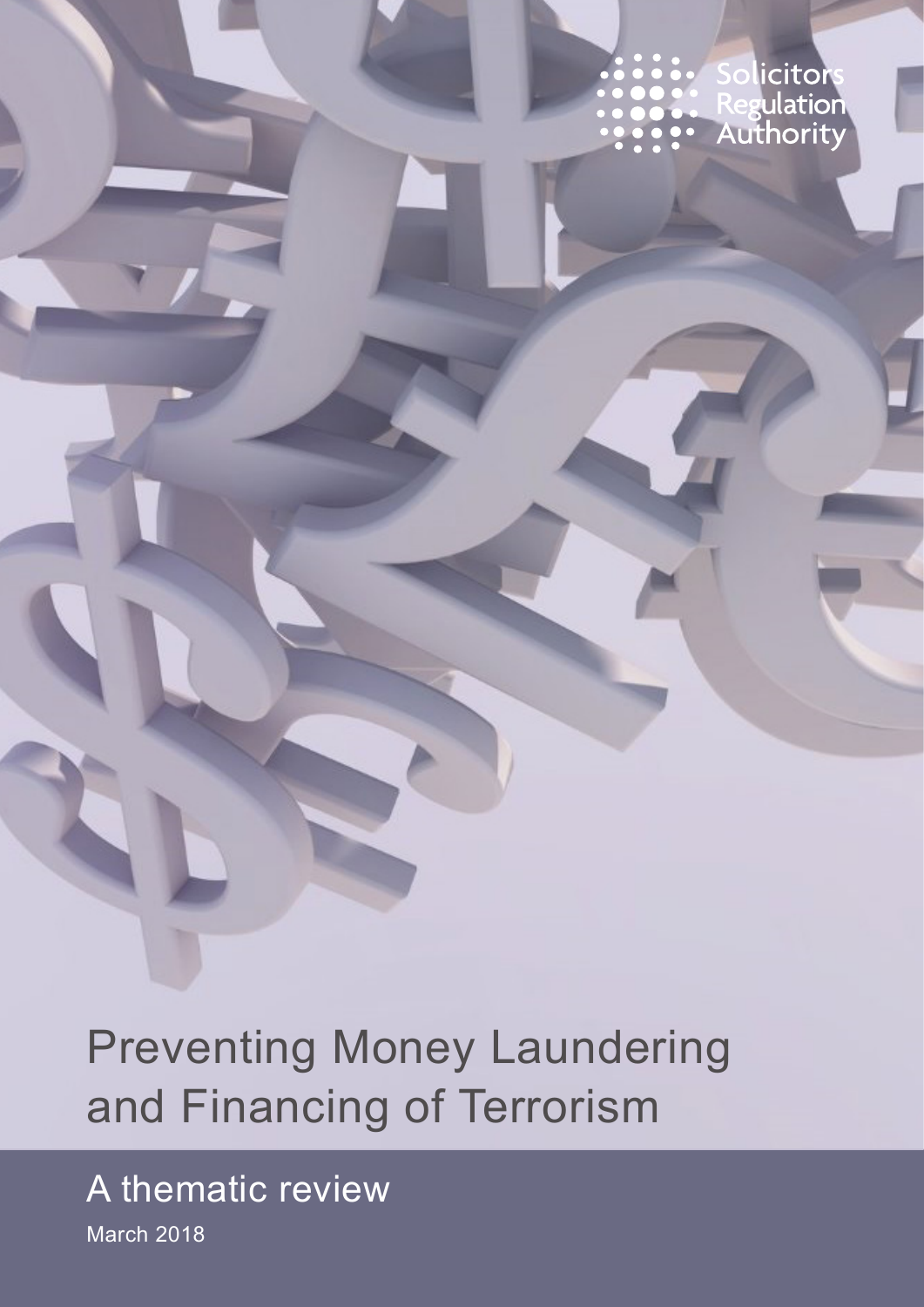#### **Contents**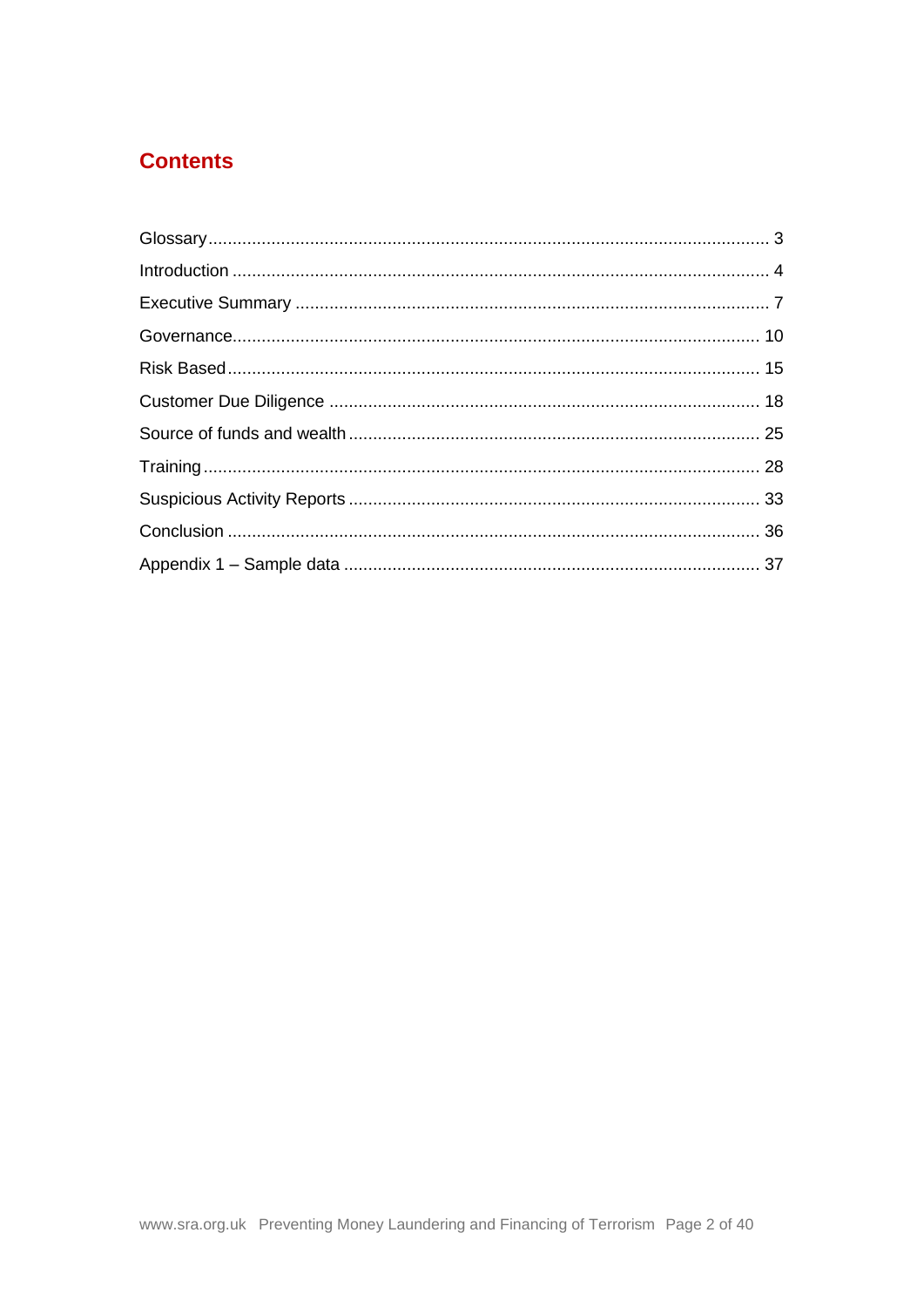# <span id="page-2-0"></span>**Glossary**

| AML             | Anti Money Laundering                                                                                      |
|-----------------|------------------------------------------------------------------------------------------------------------|
| <b>CDD</b>      | <b>Customer Due Diligence</b>                                                                              |
| <b>CFT</b>      | Countering the Financing of Terrorism                                                                      |
| <b>DAML</b>     | Defence Against Money Laundering                                                                           |
| <b>EDD</b>      | <b>Enhanced Due Diligence</b>                                                                              |
| <b>FATF</b>     | <b>Financial Action Task Force</b>                                                                         |
| <b>GDPR</b>     | General Data Protection Regulation 2018                                                                    |
| <b>MLCO</b>     | Money Laundering Compliance Officer                                                                        |
| 4MLD            | Fourth Money Laundering Directive                                                                          |
| <b>MLR 2017</b> | Money Laundering, Terrorist Financing and Transfer of<br>Funds (Information on the Payer) Regulations 2017 |
| <b>MLRO</b>     | Money Laundering Reporting Officer                                                                         |
| <b>NCA</b>      | <b>National Crime Agency</b>                                                                               |
| <b>PEP</b>      | <b>Politically Exposed Person</b>                                                                          |
| <b>POCA</b>     | Proceeds of Crime Act 2002                                                                                 |
| <b>PQE</b>      | <b>Post Qualification Experience</b>                                                                       |
| <b>PSC</b>      | Persons with Significant Control                                                                           |
| <b>SAR</b>      | <b>Suspicious Activity Report</b>                                                                          |
| <b>TACT</b>     | Terrorism Act 2000                                                                                         |
| <b>UBO</b>      | <b>Ultimate Beneficial Owner</b>                                                                           |
| <b>UKFIU</b>    | United Kingdom Financial Intelligence Unit                                                                 |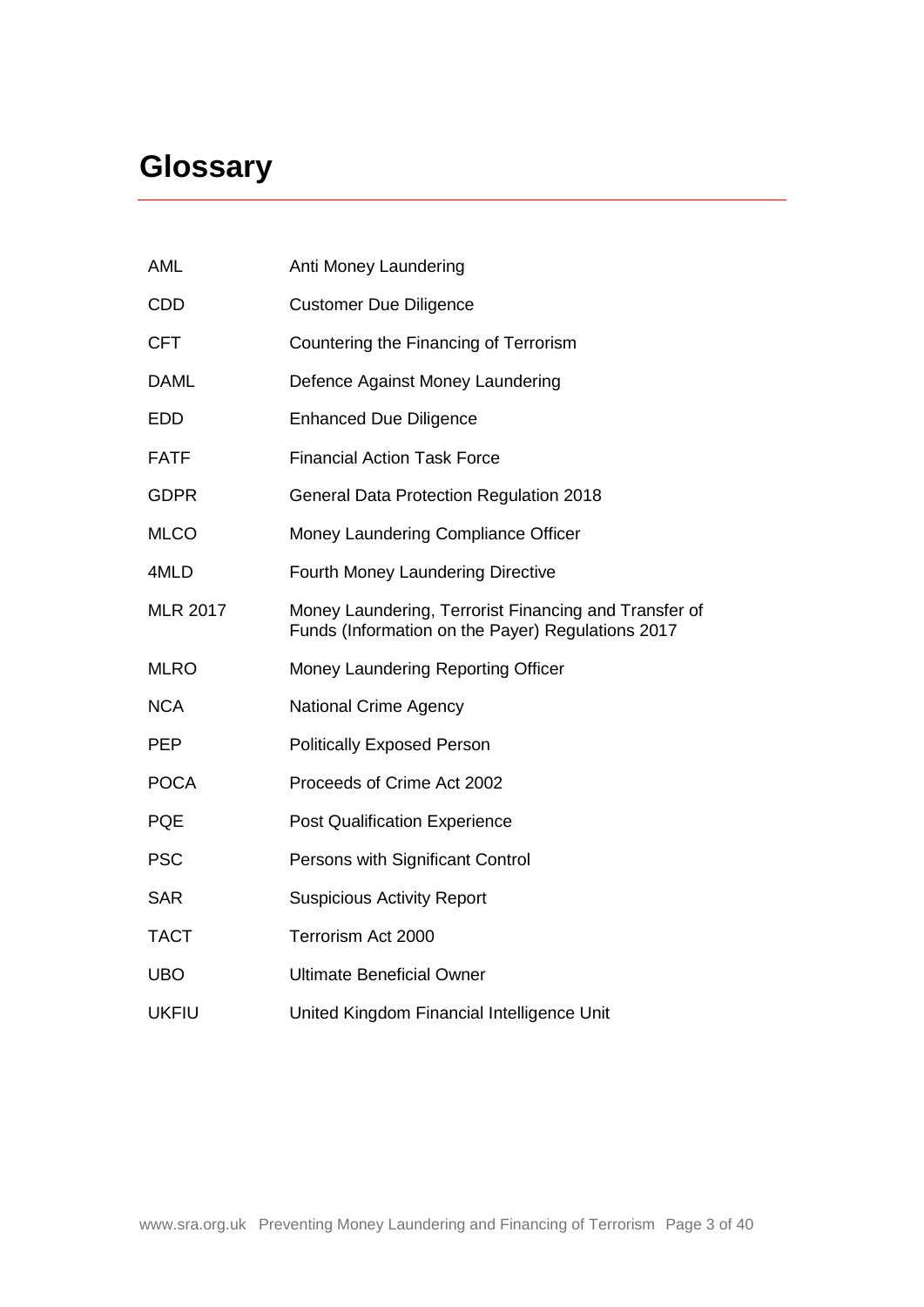# <span id="page-3-0"></span>**Introduction**

The strength of the United Kingdom's (UK's) legal and financial institutions has made it a centre of world commerce.

As a key stakeholder within the UK's financial market, solicitors of England and Wales are central to many transactions and must be vigilant to the risks of money laundering and terrorist financing. The government have acknowledged this and assessed the legal profession to be a high-risk sector.

The legal profession plays a vital role in tackling money laundering. Solicitors handle large sums of client money and the reputation of the profession can give a sense of credibility to any transaction carried out through a solicitor's firm. This makes solicitors' firms an attractive target for criminals seeking to launder the proceeds of crime into the legitimate economy. In addition to the damage done to wider society, security and the economy by failing to identify and address money laundering, any loss of confidence in the solicitors' profession could be catastrophic not only nationally, but globally.

Money laundering is not a victimless crime and effective anti-money laundering (AML) processes and procedures help to disrupt terrorism and crimes such as drug dealing and people trafficking.

The vast majority of firms take steps to prevent money laundering and play their part in tackling this issue. The tiny minority who fail to do so and damage the trust placed in the profession will be subject to robust enforcement action by us.

## Our role

 $\overline{a}$ 

We set and enforce against the high professional standards we and the public expect from solicitors. The 186,000 solicitors and 10,400 firms we regulate must adhere to our principles and code of conduct.

In addition to taking action when solicitors or firms fall short of the standards we set, we provide guidance, raise awareness of risks, issue warning notices about activity that causes us concern and undertake thematic reviews of key parts of the legal market.

Money laundering is a high risk for both society and the profession. We have highlighted it as a Priority Risk in our Risk Outlook 2017/2018<sup>1</sup>. We also issued a warning notice to the profession in December 2014<sup>2</sup> (Warning Notice). The Warning

<sup>1</sup> <https://www.sra.org.uk/risk/outlook/risk-outlook-2017-2018.page>

<sup>2</sup> Money laundering and terrorist financing – SRA warning notice – December 2014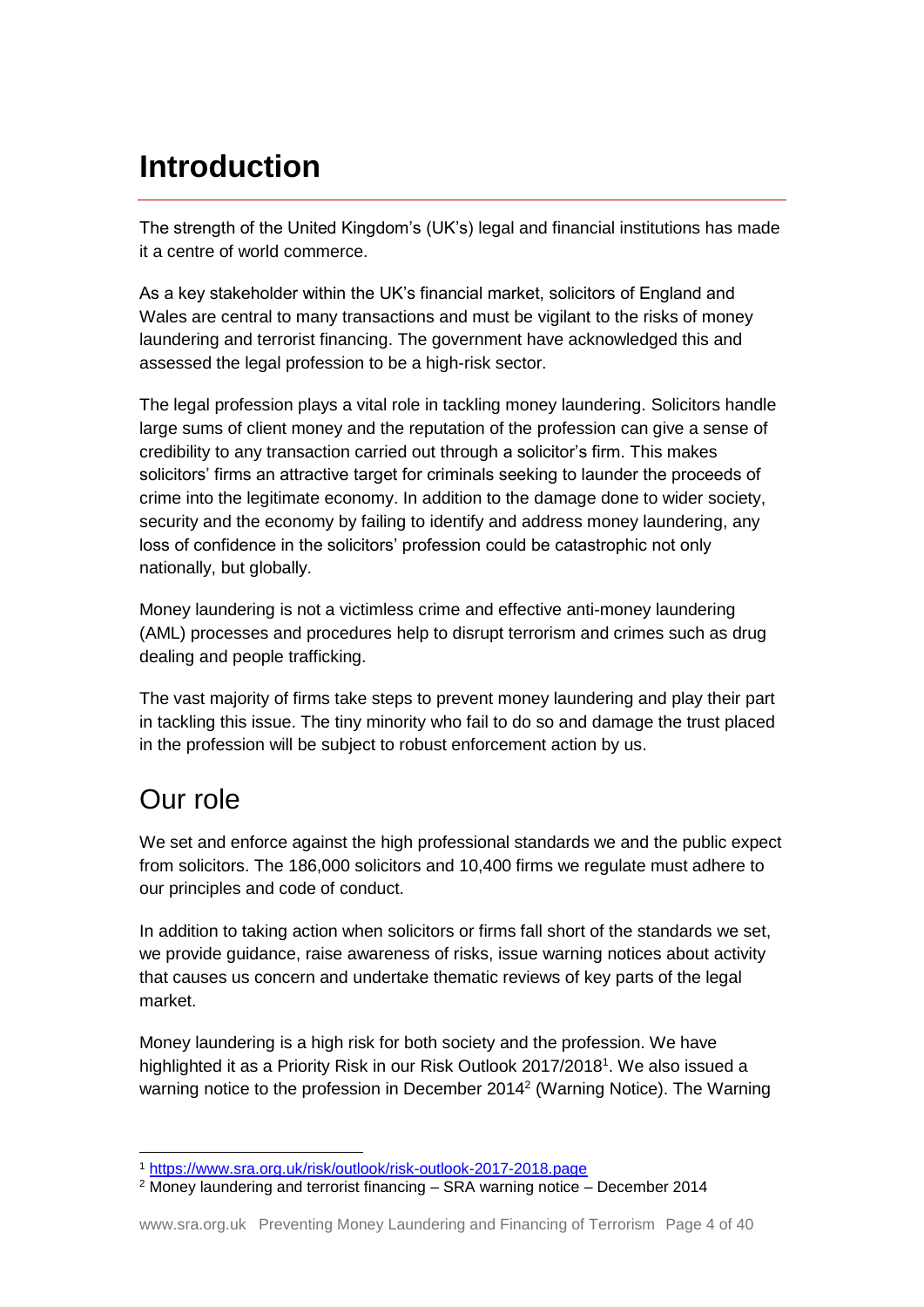Notice identified an increasing number of firms failing to have adequate systems and controls to prevent, detect and report money laundering.

Solicitors must comply with their legal obligations under the Proceeds of Crime Act (POCA) 2002, the Terrorism Act (TACT) 2000 and, where applicable, the Money Laundering, Terrorist Financing and Transfer of Funds (Information on the Payer) Regulations 2017 (MLR 2017)<sup>3</sup>. This includes not facilitating money laundering, and applies to high risk services, such as conveyancing and offering trust and company services.

The Law Society is the named supervisor for solicitors in the MLR 2017 and delegates supervision of AML to us. The MLR 2017 places obligations on supervisory authorities to monitor and ensure the compliance, via regulatory measures, of their members with the AML and Countering the Financing of Terrorism (CFT) requirements.

In addition to our investigatory work, we also proactively visit firms to check compliance and understand the risks and difficulties the profession faces. We carried out a thematic AML review in 2015. During this exercise, we engaged with 252 firms in total and produced a thematic report in 2016 of our findings<sup>4</sup>. During July and August 2017, we visited 50 firms across the profession to examine their AML and CFT processes and procedures. This report contains our findings from those visits and builds on our 2016 thematic AML report.

## The wider world

On 26 June 2017, the UK government introduced the MLR 2017. These regulations implement the Fourth Money Laundering Directive (4MLD) and reflect the standards required by the Financial Action Task Force (FATF).

The FATF is an independent international body which develops and promotes policies to combat money laundering and terrorist financing. In Spring 2018, the FATF will conduct a peer review of the UK to assess the effectiveness of our systems and legislation for preventing financial crime.

In 2013, the FATF produced a report highlighting the vulnerabilities of the international legal profession. It concluded that law firms are attractive targets for those wishing to launder the proceeds of crime or otherwise disguise improper transfers of money. The legal sector will come under further scrutiny during the 2018 visit.

 <sup>3</sup> Outcome 7.5 of the SRA Code of Conduct 2011 <sup>4</sup> Anti-Money Laundering Report, May 2016 [www.sra.org.uk/documents/SRA/research/anti-money-laundering-report.pdf](file:///C:/Users/003681/OneDrive%20-%20The%20Solicitors%20Regulation%20Authority/www.sra.org.uk/documents/SRA/research/anti-money-laundering-report.pdf)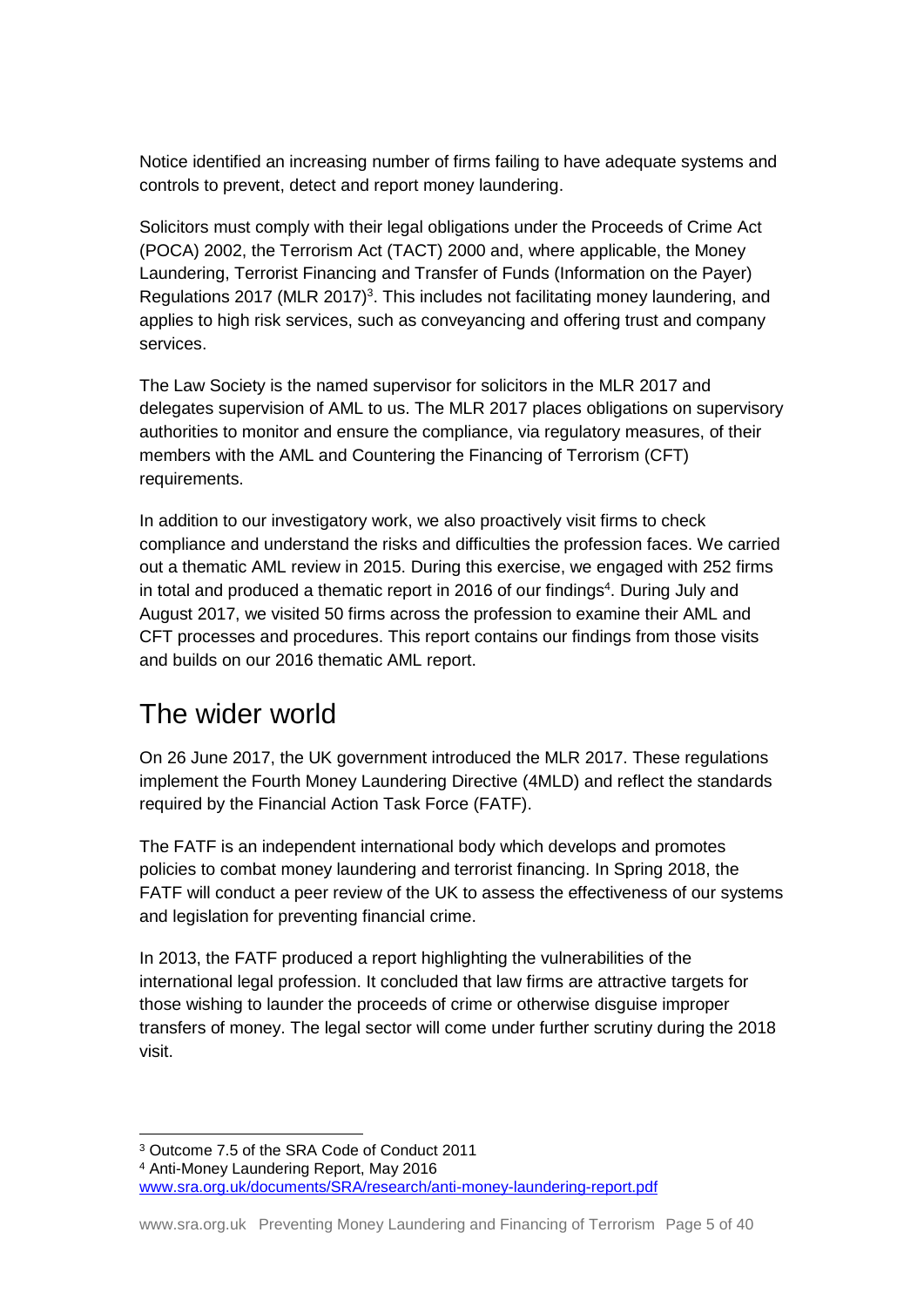## Summary of the new MLR 2017

The newly implemented MLR 2017 requires relevant firms to adopt a greater risk based approach to AML and CFT compliance. The new requirements are also more prescriptive and firms must make sure that decisions and policies are recorded in writing.

Some of the more substantial changes that have been introduced include:

- a requirement for a practice-wide risk assessment
- the obligation to appoint an individual at the level of 'senior management' as the officer responsible for compliance with the MLR 2017. This individual will be the Money Laundering Compliance Officer (MLCO) and is required by a firm where it is appropriate "with regard to the size and nature of its business<sup>5</sup>"
- amendments to the way in which simplified due diligence may be applied.

<sup>5</sup> Regulation 21(1)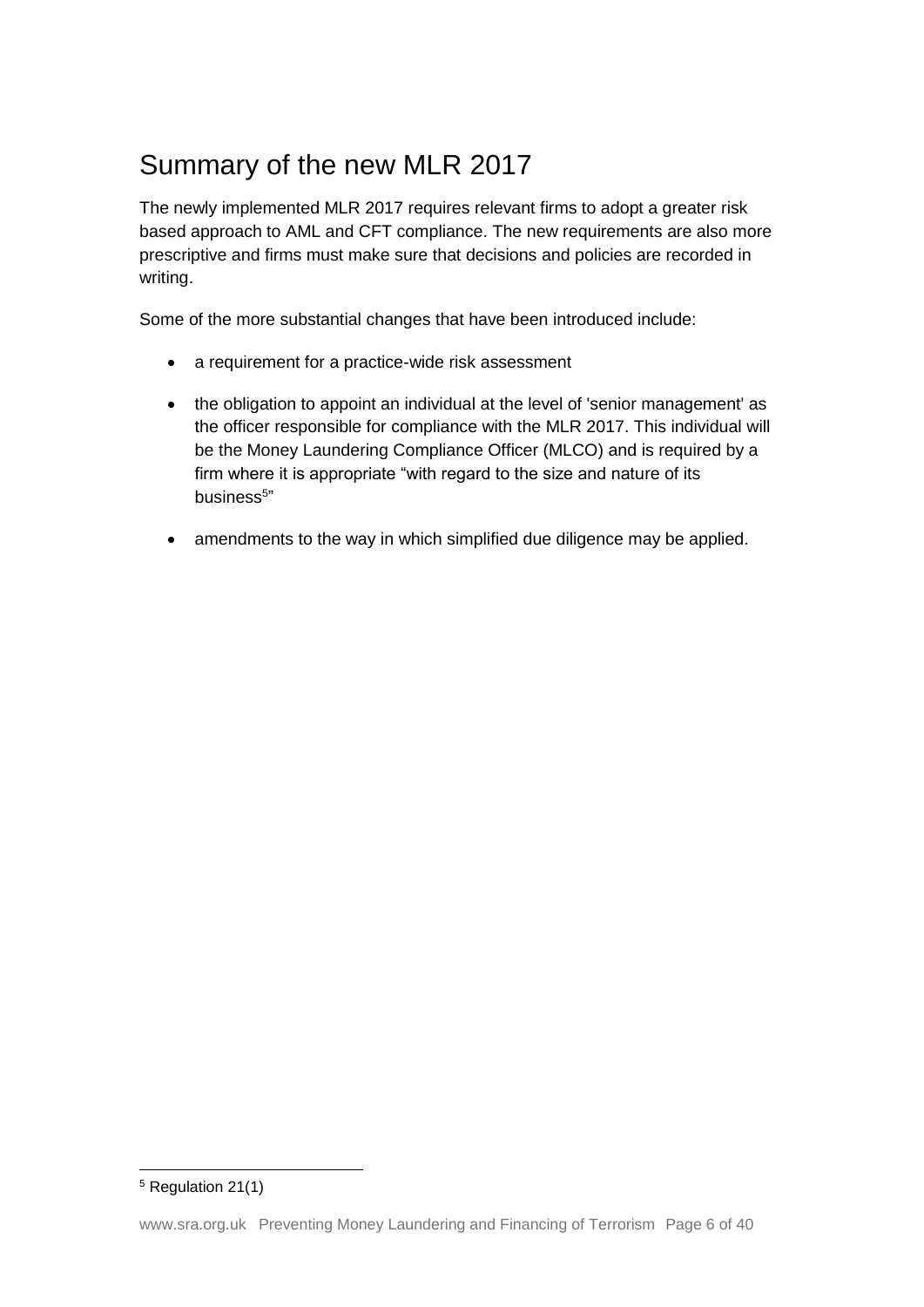# <span id="page-6-0"></span>**Executive Summary**

### Our approach to the review

AML and CFT compliance is an important area and as the methods of criminals develop, so too must the response.

The MLR 2017 were introduced in June 2017 following a short lead-in time. We acknowledge that firms have been given a limited opportunity to implement the new requirements and will take a proportionate approach to enforcement. However, firms must make sure the new requirements are met as a matter of urgency. We expect firms to show us the steps they have and will take to meet their new obligations.

In July 2017, following the introduction of the MLR 2017, we began visiting 50 firms. During the visits we met with the management at each firm, interviewed 50 fee earners and reviewed 100 client matters. The firms were made up of 25 large firms and 25 medium and smaller firms (including two sole practitioners). Twenty-five of the firms we visited were revisits from our 2016 thematic AML review. We wanted to examine their progress in the last two years and build on our 2016 review and report. We also wanted to provide firms with self assessment questions to assist them with their work to fully comply with the MLR 2017.

### Headline summary

- Overall, most firms we visited are taking appropriate steps to understand and reduce the risk of money laundering, and to comply with the new regulations.
- We were also encouraged that some firms are going beyond the minimum requirements, for example to test training and compliance.
- We found examples of good practice, including having a variety of ways to establish the source of a client's funds and wealth.
- Yet we did find areas of concern. Not all firms were keeping records of their decisions, and many had not made progress with putting a firm-wide risk assessment in place. We recognise that they had been given limited opportunity to implement the new regulations, but we expect firms to move towards compliance as a matter of urgency.
- Firms are generally carrying out appropriate customer due diligence (CDD).
- There were also a small number of firms who have a significant amount of work to do to improve both processes and practice. These issues ranged in scale. In six of the most serious cases we have taken firms into our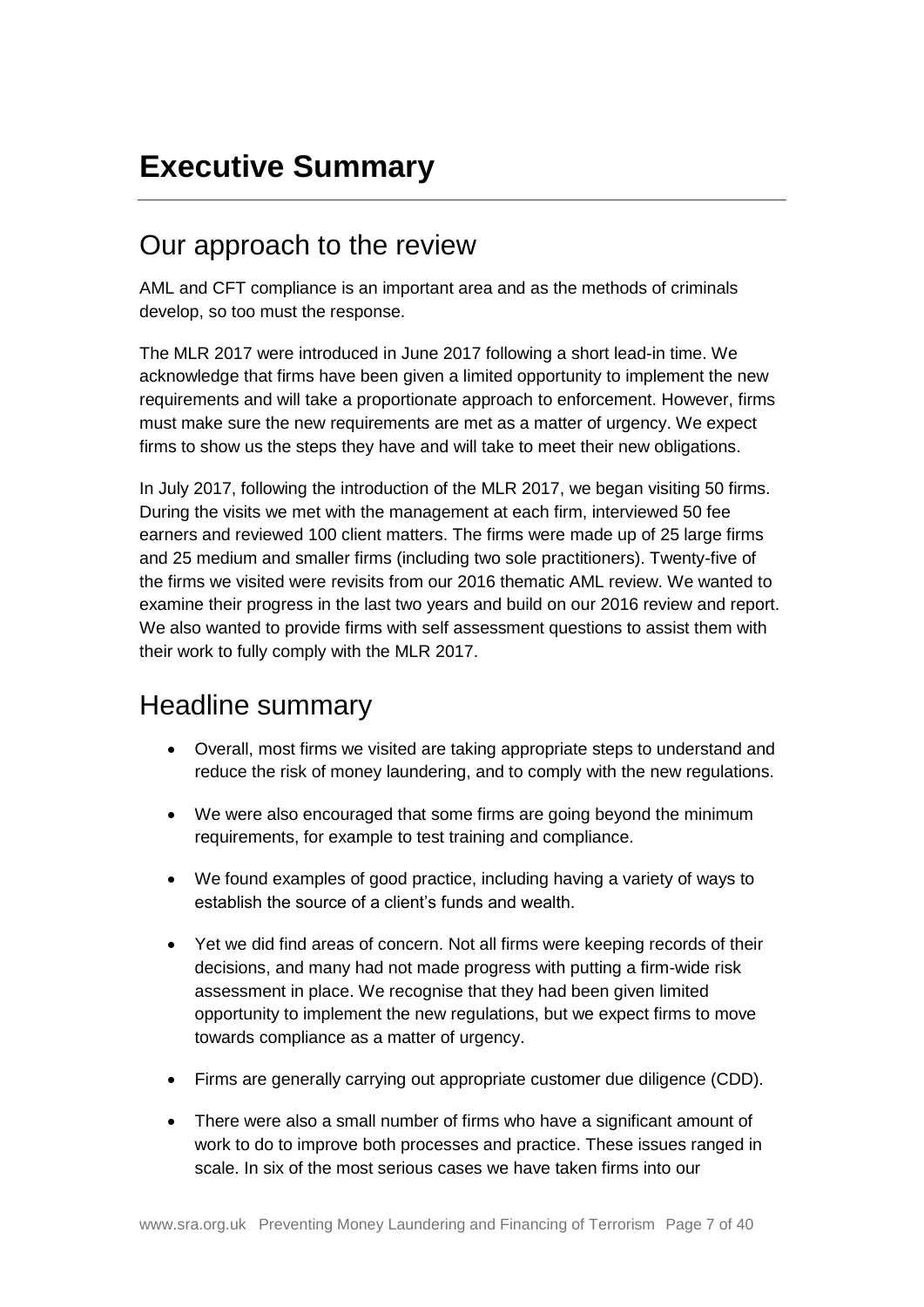disciplinary process. We will take appropriate action against individuals and firms who fail to meet the minimum standards and fail to comply on an ongoing basis.

• We urge firms to be continually vigilant and review their systems and processes on a regular basis. Any weakness in a firm's systems or processes could have significant consequences.

### Summary of findings by area

Our discussions during our visits centred around the following key areas:

#### **Governance**

Most firms we visited had appropriate systems in place to reduce the risk of money laundering and terrorist financing. From 2018, many firms will be required to register MLCOs with us. This is a new role and will be in addition to the Money Laundering Reporting Officer (MLRO). The MLCO will be at board level (or hold equivalent status) and will be responsible for AML and CFT compliance. Encouragingly, many firms had already considered and identified their likely nominees.

#### **Risk based approach**

Firms continue to respond to the new prescriptive requirements of the MLR 2017. Most firms had an appropriate understanding about the risks their firms faced. We encourage firms to consider the risks at a firm and department level. Although some firms must still make changes to meet the new obligations, we were generally satisfied by the plans and timescales we saw. It is important that firms prioritise these changes and in particular the newly required written risk assessment for the firm.

The requirement for a practice-wide risk assessment is separate to the need to risk assess clients or transactions. Of the 100 files we reviewed, there was evidence that the level of risk was assessed on only 69 of these files, which was less than we would have liked to have seen. All firms should consider keeping written records of decisions, risk assessment processes and what due diligence was undertaken for each client/matter.

#### **Customer due diligence**

Overall, we were satisfied by the approach of firms to this area. Although the MLR 2017 has introduced significant changes, firms largely appear to be dealing with this area soundly. Firms acknowledge that this activity was an everyday practice and clients expected these checks.

Firms are obliged to continually monitor CDD and most firms dealt with these requirements well.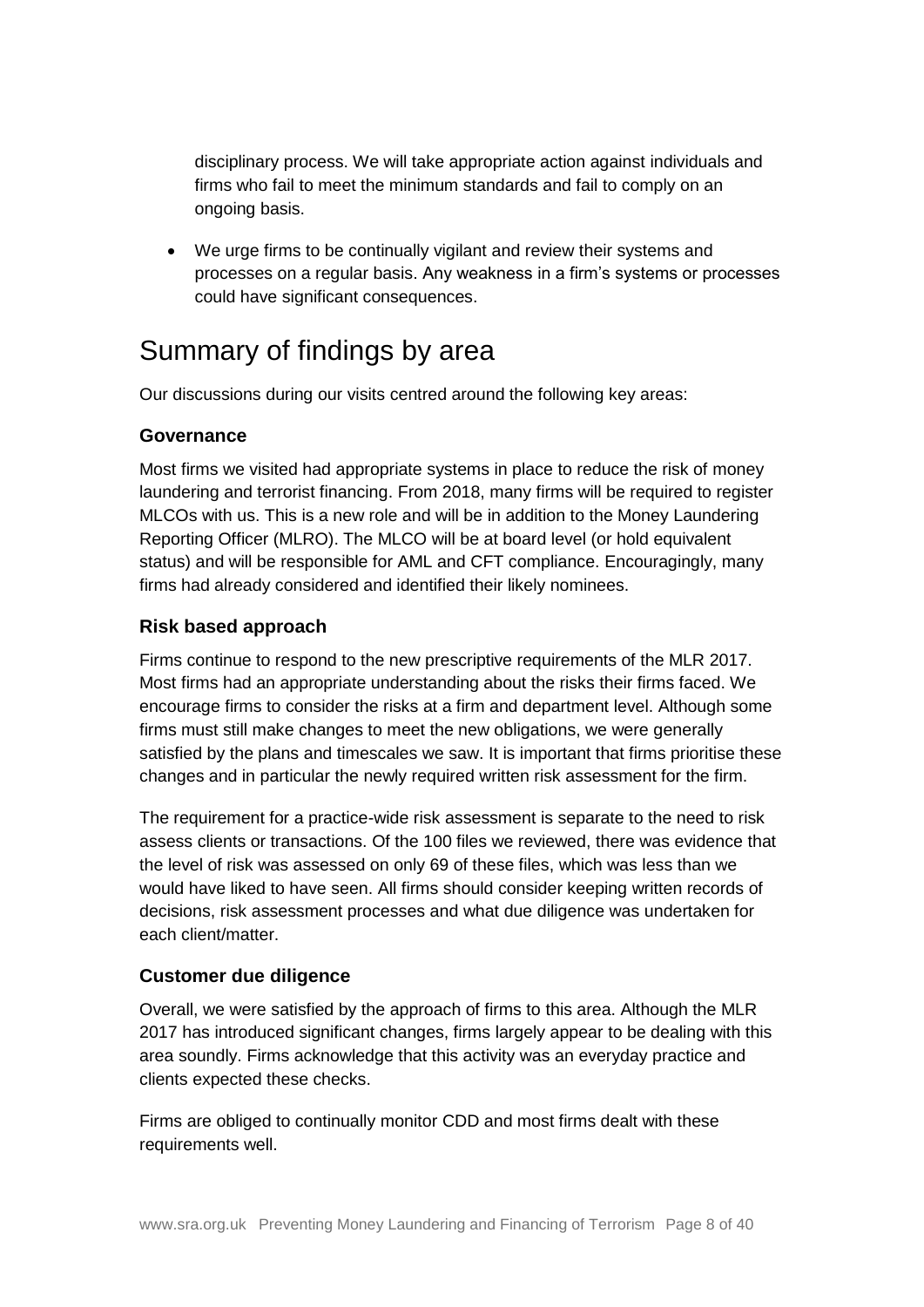## Source of funds and wealth

Most firms understood these areas and took steps to investigate the source and origin of client funds. Firms noted that clients largely expected these checks and client refusal to provide information about source of funds and wealth caused many firms alarm. Most firms understood the distinction between funds and wealth and we were pleased to see the depth of the fee earner's investigations. Some firms said that these checks, although onerous, could be turned into a positive marketing opportunity to cross market other services that the firm could offer.

# **Training**

AML and CFT training was undertaken regularly and fee earners were universally positive about the firms' approach. Firms must continue to update their training and consider whether specific individuals require enhanced training. We also expect firms to consider how relevant and useful their training is. We saw good examples of firms tailoring training to address the specific risks that their staff faced in different areas of practice.

## Suspicious Activity Reports

Many firms had developed effective internal processes and demonstrated appropriate AML/CFT risk tolerances. We were pleased to see that most MLROs took appropriate steps to safely record and store the decisions they took.

There was no typical number of Suspicious Activity Reports (SARs) and the nature of our visits did not allow us to make qualitative assessments about the number of reports made. However, firms should continue to challenge themselves and consider the implications of the volume of internal reports that are made. We consider the challenges and opportunities of the modern-day profession should inevitably lead to internal queries from fee earners.

We will continue to work with the National Crime Agency (NCA) to address individual concerns about the quality of SARs from law firms and promote best practice.

# The future

This project represents just part of our ongoing work in this area. We will continue to work with firms who fall short of the expected standards, and take action where appropriate.

We also continue to respond to complaints and concerns raised by clients and other third parties. If you have concerns and would like to raise them with us, you can do this by e-mail [\(report@sra.org.uk\)](mailto:report@sra.org.uk) or anonymously via our red alert line on 0345 850 0999 or e-mail [\(redalert@sra.org.uk\)](mailto:redalert@sra.org.uk).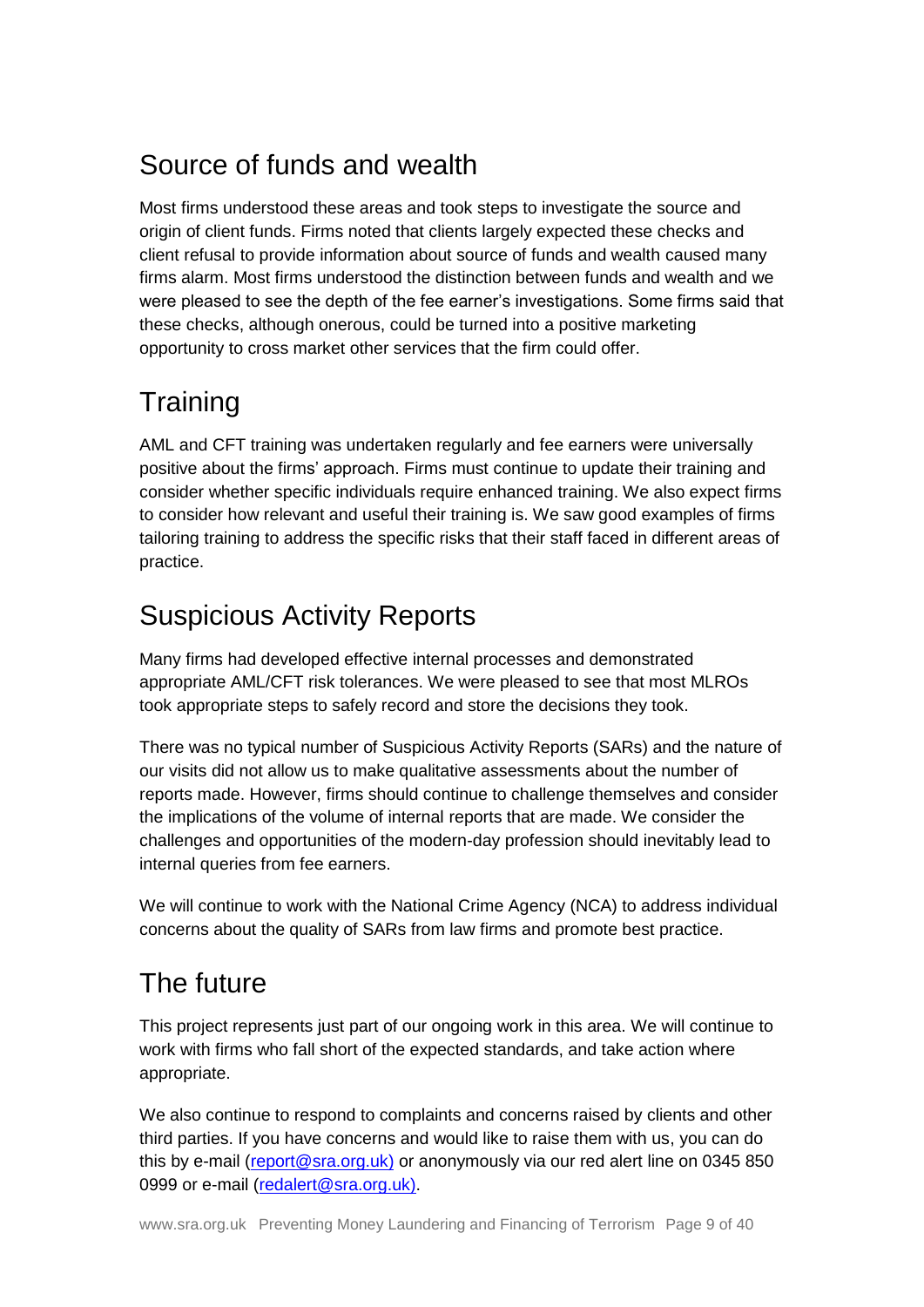## <span id="page-9-0"></span>**Governance**

#### *"It is very time consuming but that is fine. You have to be on the ball. The risks are too great and the impact of doing it wrong could end your career."*

A strong AML/CFT culture reduces risk, aids compliance and protects reputation. Firms should create an environment where staff are aware of their AML/CFT responsibilities and can understand and fulfil them. Building a strong AML/CFT culture involves several elements. Key strands include having a well-briefed, trained MLRO and appropriate policies and procedures in place based on the firm's risk assessment. These need to be monitored, improved and enforced.

### MLRO selection, preparation and support

Firms chose MLROs based on various qualities. This included selecting:

- a partner because of their seniority and level of responsibility (31 firms)
- individuals with previous MLRO/deputy MLRO experience (11 firms)
- individuals from a compliance background (20 firms)
- individuals with a senior management role (44 firms).

Firms also chose individuals because of their practice experience. Fourteen firms chose litigators and four chose a conveyancer. Some firms believed that a contentious background helped provide the MLRO with the skills to carry out the technical role and interact with third parties. Other firms preferred a conveyancing background because they felt this area represented the highest money laundering risk.

MLROs must make sure that they have sufficient time to devote to the role and consider any other positions they hold. Many MLROs had other roles:

- Compliance Office for Legal Practice (nine firms)
- Compliance Officer for Financial Accounts (four firms)
- both compliance officer roles (five firms)
- partner (20 firms)
- a management role (28 firms).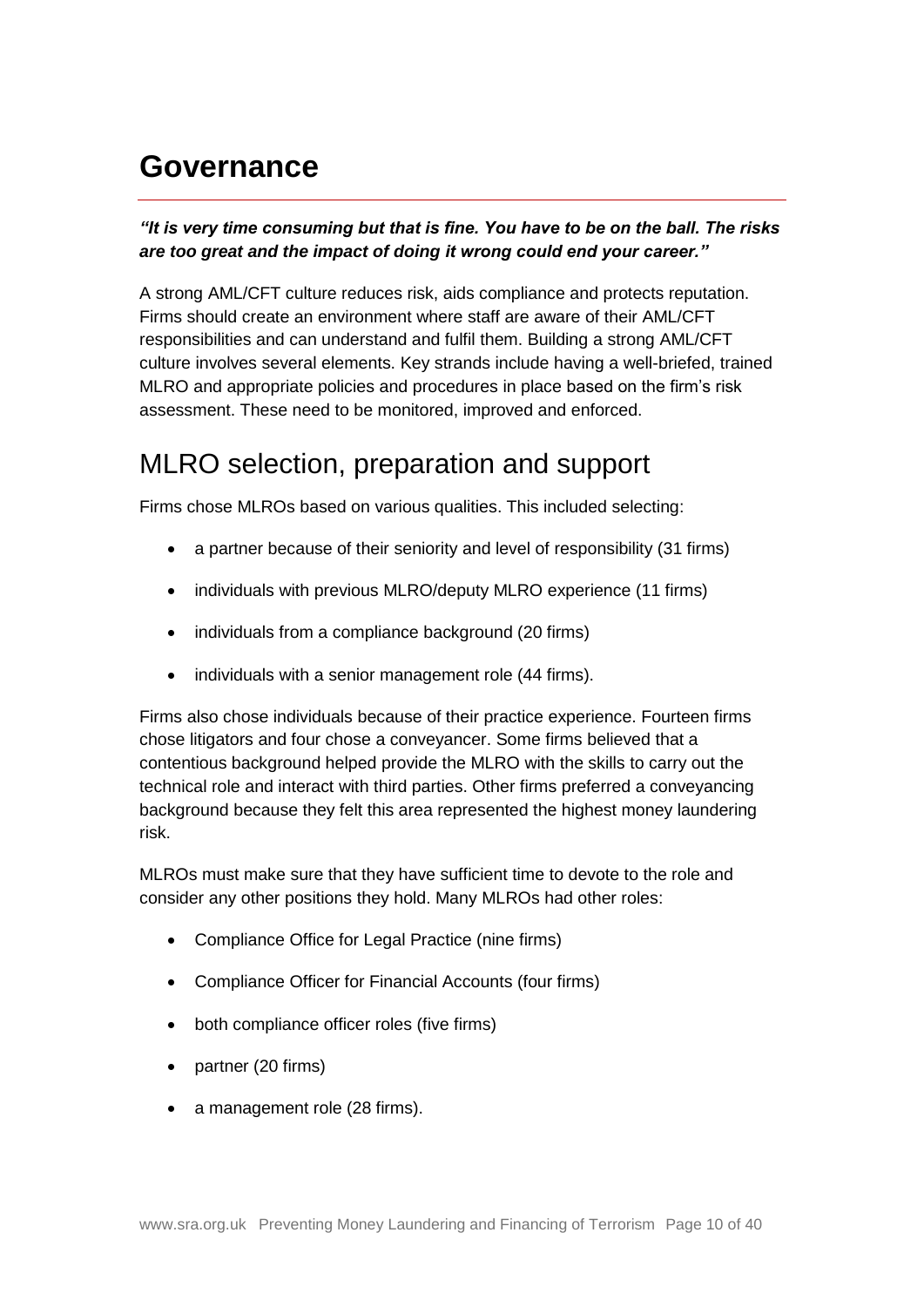This is not necessarily a problem in principle, but might become a potential issue if an MLRO is overburdened. If the MLRO carries out several roles they may not be able to give sufficient time and consideration to the role.

The MLRO role is important and onerous. We expect individuals to properly prepare for the role. MLROs said they did this by:

- undertaking training
- serving as deputy MLRO
- reading AML/CFT legislation and guidance
- joining an AML/CFT group.

An effective MLRO needs time to carry out the role. Firms should consider offering practical support to MLROs by reviewing their workload and responsibilities. We saw various examples of this:

- MLROs could seek advice from external experts (28 MLROs)
- a reduction in billable hours (14 MLROs)
- no fee earning commitments (14 MLROs).

Sixteen firms did nothing specifically to assist the MLRO. We acknowledge that this may not always be necessary given the circumstances of each firm. Appropriate systems and processes can reduce the emphasis placed on the MLRO and help the firm build a coherent approach to AML/CFT compliance.

A deputy MLRO provides important support to the MLRO, cover in the absence of the MLRO and helps to address succession planning. We highlighted this in our 2016 AML report <sup>6</sup>. Six firms said they had no deputy MLRO. Firms should also make sure that everyone knows who the MLRO and deputy is. While 49 of the 50 fee earners were aware of the MLRO only 38 fee earners knew the firm's deputy MLRO. This highlights the need for firms to promote both roles. Firms should consider appointing a deputy MLRO if they have not already done so and address how they can mitigate the risks posed by the sudden and/or prolonged absence of an MLRO.

 $\overline{a}$ 

<sup>6</sup> Anti-Money Laundering Report, May 2016, pp.14 [www.sra.org.uk/documents/SRA/research/anti-money-laundering-report.pdf](file:///C:/Users/003681/OneDrive%20-%20The%20Solicitors%20Regulation%20Authority/www.sra.org.uk/documents/SRA/research/anti-money-laundering-report.pdf)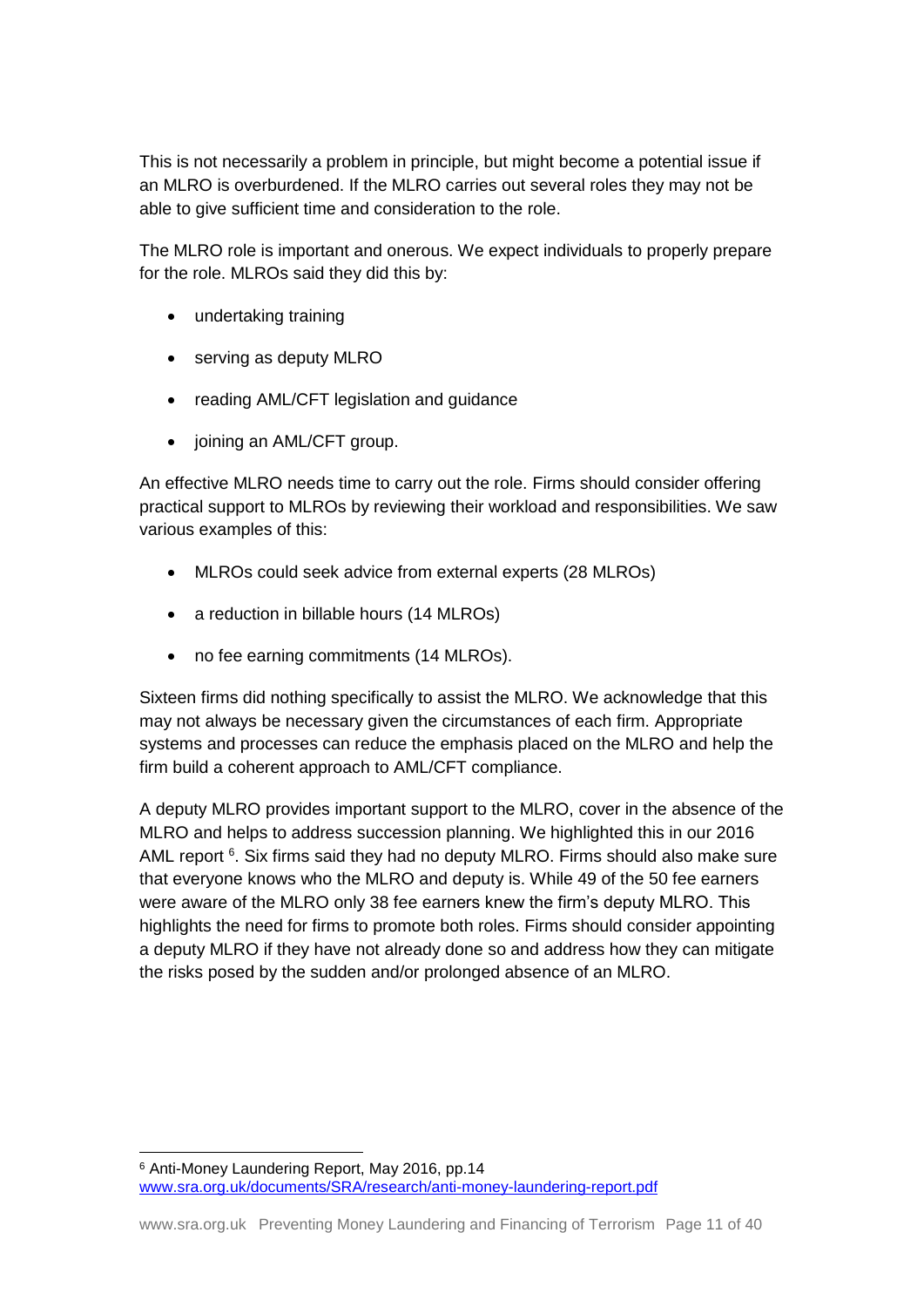# AML/CFT policy

All relevant firms should have:

- a clear and up to date AML/CFT policy in place
- undertaken a firm-wide written AML/CFT risk assessment of their business<sup>7</sup>. This should include consideration of their geographic areas of operation, customers, the types of services and products, and the nature of transactions. There should be a clear link between the risk assessment and the resultant policy.

This is a vital aspect of compliance. Not only is it a legal requirement but it also provides members of staff with a clear understanding about the firm's expectations. The policy should be accessible to all relevant staff and signposted so that it can be easily found.

Forty-eight firms had an AML/CFT compliance policy. One firm had no policy in place (although this was under review) and the other had extensive guides but no overall AML/CFT policy. We were encouraged that 45 firms had reviewed their AML/CFT policies in the last 12 months and 34 firms had reviewed the policy within the last month.

It was disappointing to note that only 11 firms said they had a firm-wide risk assessment in place and a further six firms were in the process of implementing one. This is a requirement under the MLR 2017 and firms must take urgent steps to comply.

Firms explained that they had taken various steps to incorporate changes brought in by the MLR 2017. Fourteen firms have purchased IT equipment and obtained specialist advice to help them comply. We were pleased to see that twenty firms have already considered and determined who will be the MLCO under the new regulations<sup>8</sup>. The level of progress amongst other firms varied.

We expect firms to comply with their legal obligations and are urging them to familiarise themselves with the new regulations and act as soon as possible. However, we recognise the short lead-in time businesses have been given to implement the new requirements and will take a proportionate approach with firms as they work to meet the requirements.

 $\overline{a}$ 

<sup>7</sup> Reg 18 MLR 2017

<sup>8</sup> Reg 21 MLR 2017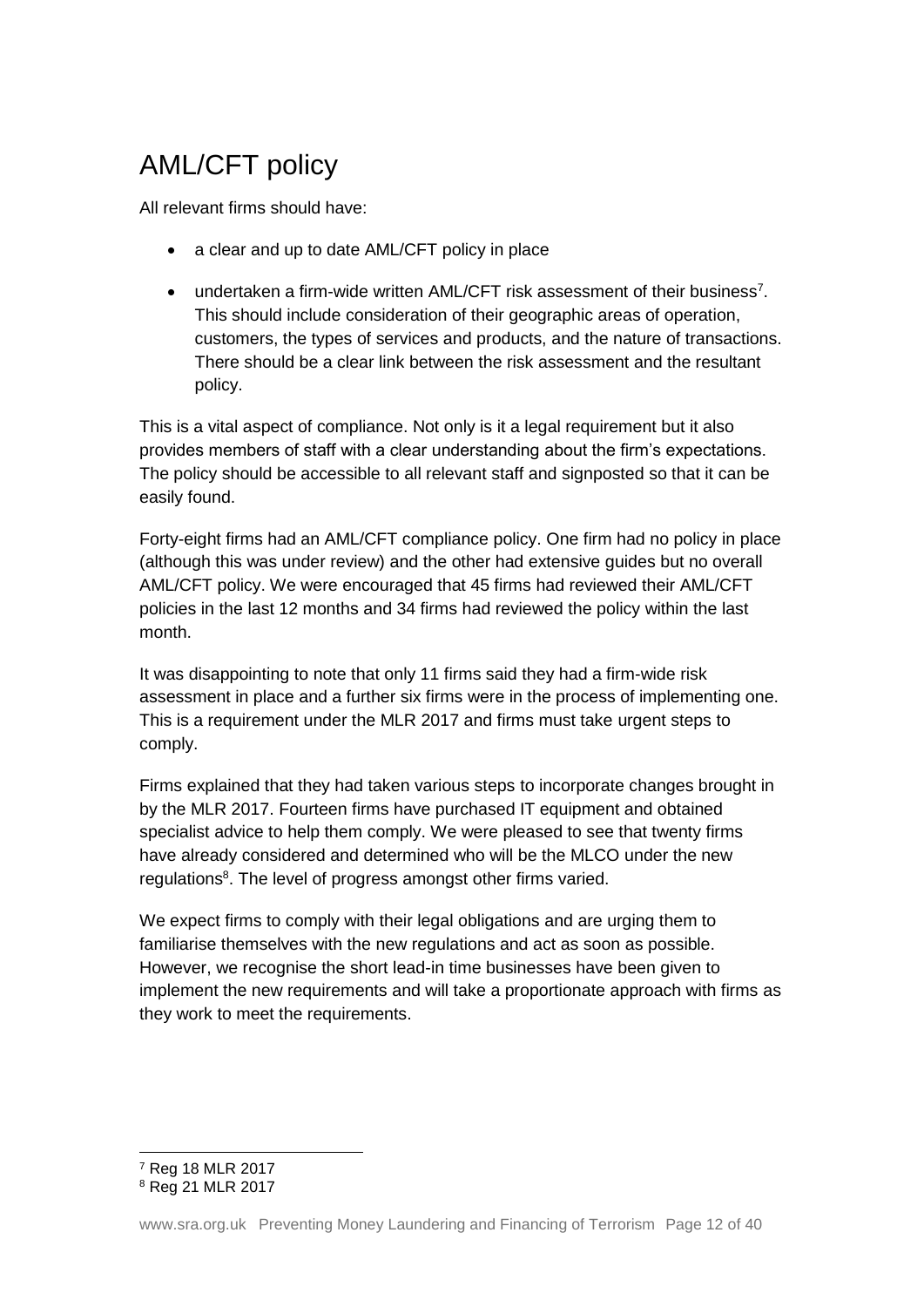### Monitoring and enforcement

We looked at what steps firms took to enforce their AML policies and procedures. Compliance is an ongoing activity and firms should make sure that staff meet the standards that are set. Enforcing a policy sends a clear message about expectation and is also a deterrent to individuals who might seek to cut corners or ignore the requirements. We consider this to be good practice and it helps evidence that firms are running their business in accordance with proper governance and sound risk management principles. Thirty-five firms had a designated audit function that monitored AML/CFT compliance:

- twenty-three firms said that the audit function was internal
- four said that it was external
- eight firms had both an internal and external audit function.

Thirty-three firms said they took other steps to test compliance with the firm's AML/CFT policies and procedures. That included:

- regular AML meetings with fee earners
- training and testing
- reviewing client opening forms
- undertaking an annual firm risk assessment
- technical file reviews
- monitoring by the finance/internal compliance teams
- weekly exceptions reporting.

The MLR 2017 has introduced a formal requirement for some firms to appoint an independent audit function to assess the adequacy and effectiveness of its policies, make AML and CFT recommendations and monitor compliance with the regulations. These requirements are proportionate depending on the size and nature of the firm's business and not all firms may need to have these controls<sup>9</sup>. We also asked firms if staff had breached the firm's AML/CFT policies. Nineteen firms said staff had. Issues were mainly resolved by way of discussions with staff. Other actions included providing additional training, referring the matter to us or reprimanding the individual.

<sup>9</sup> Reg 21 MLR 2017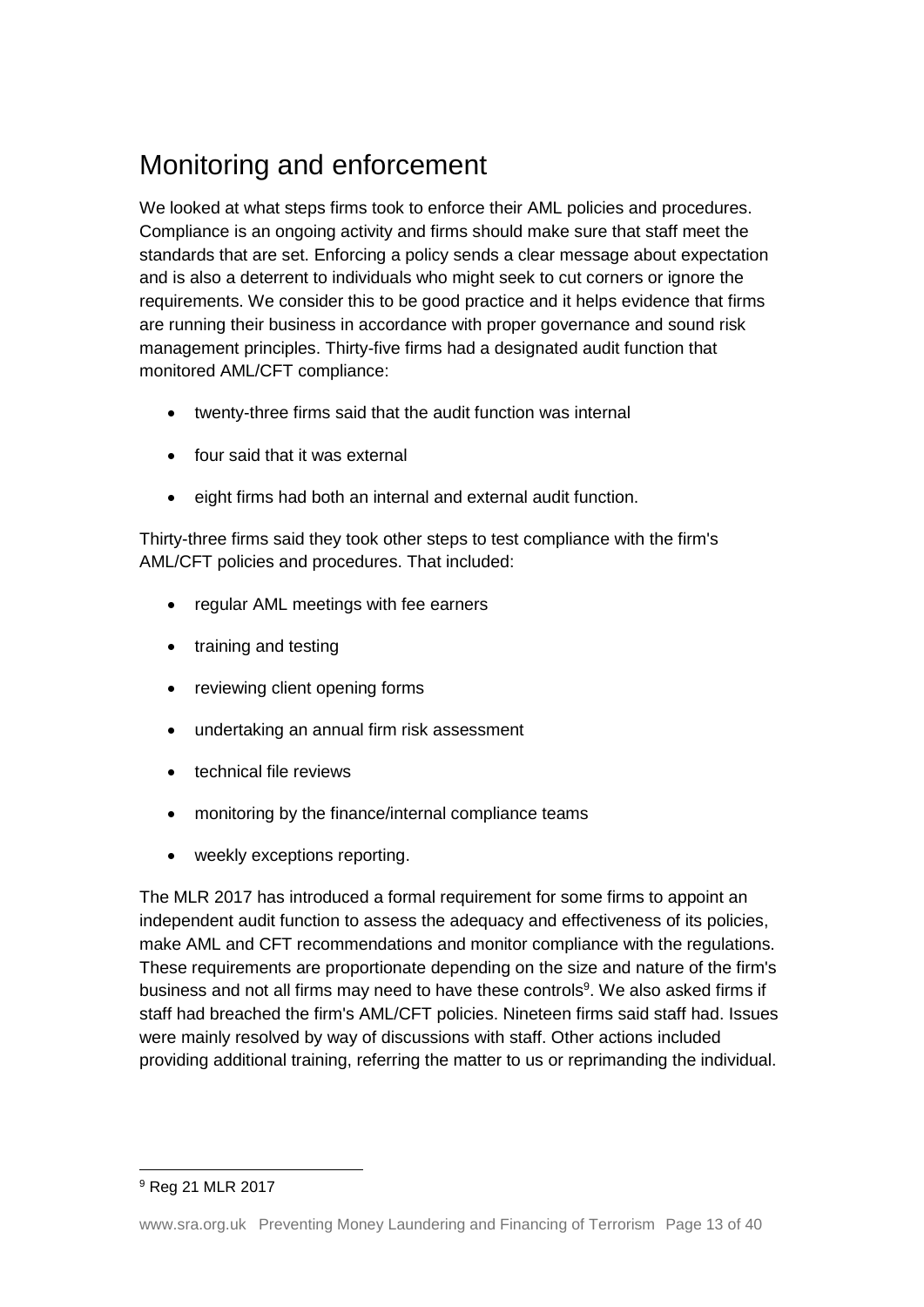#### **Develop and improve – self assessment questions**

#### **Roles**

- Have you appointed a MLCO?
- Who is your deputy MLRO? How would others know?
- What support do you provide to the MLRO and the deputy?

#### **Policies**

- Have you updated your AML and CFT policies following the MLR 2017?
- Have you created a written firm risk assessment? Does it highlight the risks your firm faces and the mitigation you have taken?
- Is it easy for all staff to access and understand these policies?

#### **Monitoring and Enforcement**

- Could you prove staff understand and follow your policies?
- What do you do if staff fail to follow your policies?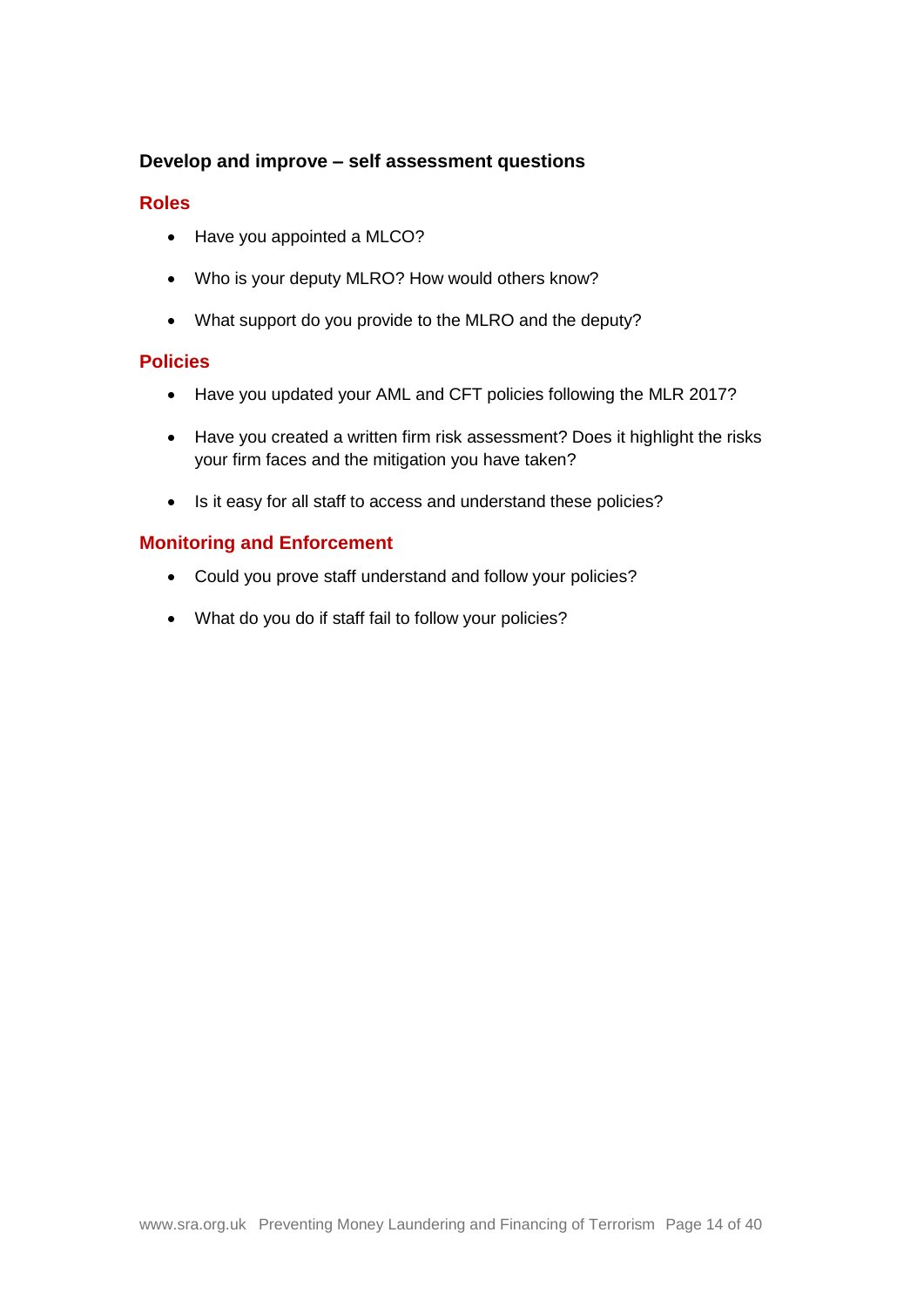# <span id="page-14-0"></span>**Risk Based**

#### *"We do high volume work and the risk is too high to not do it properly. It isn't worth cutting corners."*

Understanding money laundering and terrorist financing risks are an essential part of developing and implementing a rigorous AML/CFT strategy. Different clients and transactions will present different AML/CFT risks. The MLR 2017 require firms to take a risk based approach to the risks presented by a client or transaction to make sure they are identified, assessed and mitigated.

### Identifying and assessing risk

Firms considered a variety of factors when assessing the risks presented by clients and matters. Common risk factors reviewed included the:

- geographical location of the client
- client being based overseas or in a high risk jurisdiction
- appearance of the client on any sanctions list
- source of funds and source of wealth
- area of work involved (for example property)
- identity of the client and the circumstances in which they are instructing the firm
- nature of the transaction including complexity, value and purpose
- involvement of any Politically Exposed Person (PEP).

We found that firms assessed client/matter risks in several ways. This included:

- a review of the client/matter by the fee earner as part of the file opening procedure. Firms used risk checklists, risk matrices, point based scoring systems or an overall risk rating. Files are then categorised as either low, medium or high risk. High risk files tended to be passed by the fee earner to a more experienced individual or the MLRO for approval
- a review of the client/matter by the central risk team
- the partner in charge taking responsibility for risk assessment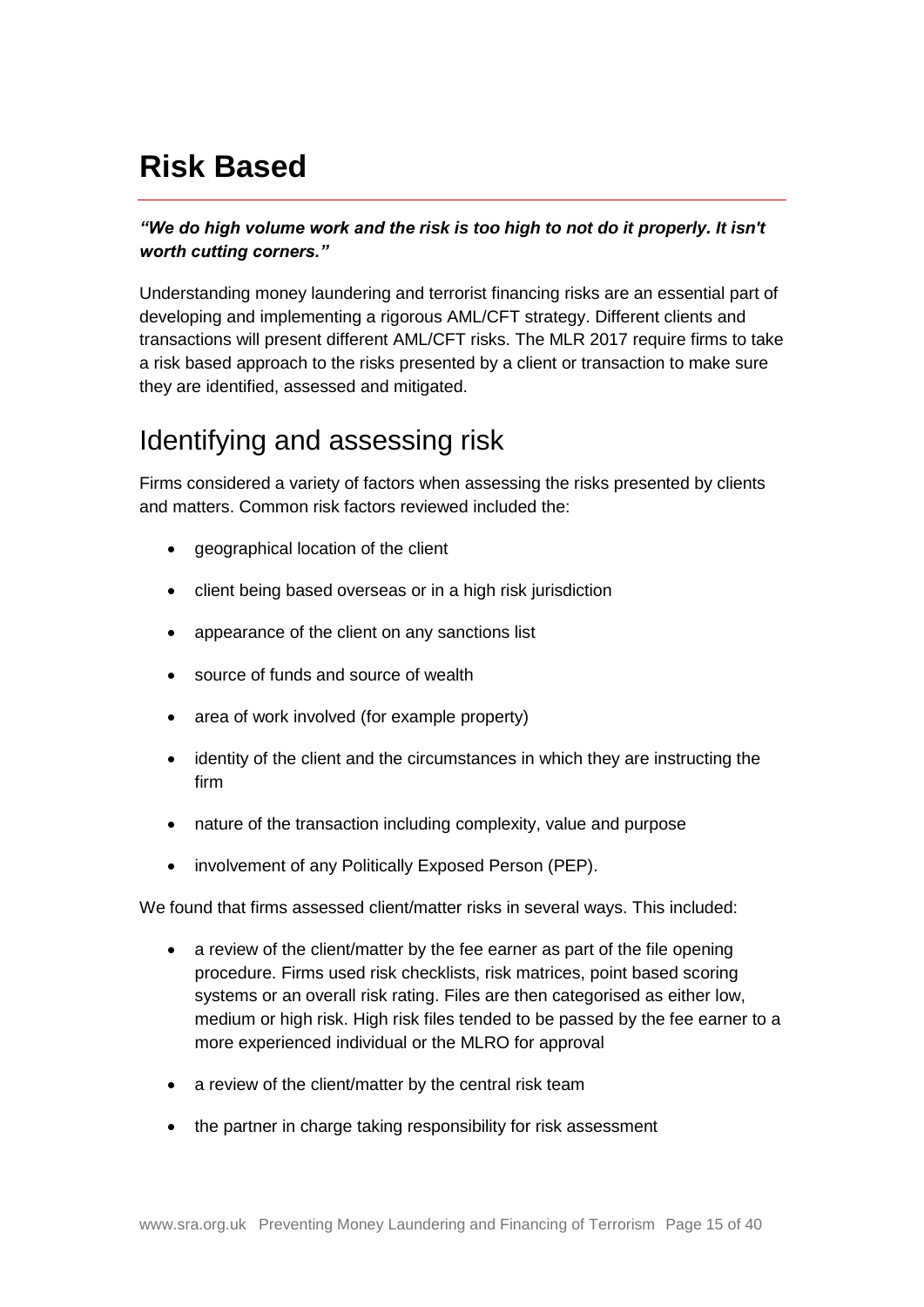- designating every matter/client as high risk so Enhanced Due Diligence (EDD) is applied to all transactions
- categorising all clients/matters in a particular area of work (for example conveyancing) as high risk
- applying specific additional departmental risk guidelines to each matter
- the firm's business acceptance team undertaking detailed research and assembling a comprehensive profile of the client. This report is then sent to the MLRO with a recommendation on whether the firm should act and, if so, what ongoing monitoring is required.

### Recording risk

Forty-six firms performed risk assessments on new matters and 21 firms said they recorded those assessments in writing. Reasons for not performing a risk assessment included:

- the firm knew all their clients
- there was no tick box risk assessment
- the partners were responsible for sourcing all new work and would not bring in risky work
- the firm only undertook general risk assessments for introducers.

It is important that firms can demonstrate a consistently compliant approach with the MLR 2017. There is an inherent danger of over reliance on individual partners or fee earners assumed knowledge of the client.

Of the 100 files we reviewed, there was evidence that the level of risk was assessed on only 69 of these files, which fell short of expectations. All firms should consider keeping written records of decisions, risk assessment processes and what due diligence was undertaken for each client/matter.

# High risk matters

Firms should understand and respond to high risk AML factors. Firms may categorise risks differently but the rational should be clear. Firms should also consider how to mitigate the risk.

Firms considered the following factors when assessing if a matter was high risk:

• whether the client was a PFP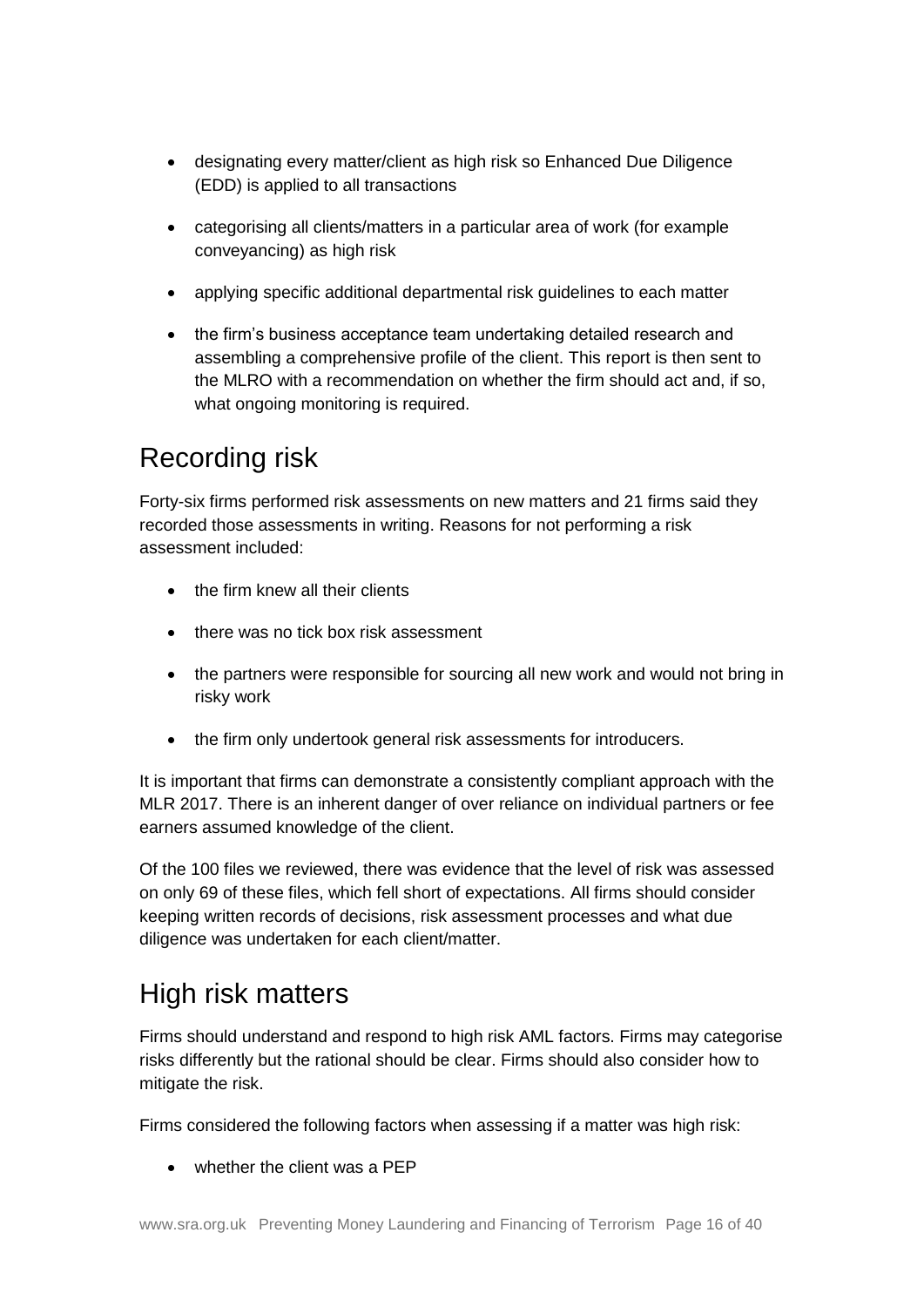- whether the client was based overseas, in a high risk jurisdiction or appears on a sanctions list
- the area of work (for example property, sale of art or classic cars)
- the nature of the transaction including complexity, value and purpose
- unusual payment patterns.

Importantly, these factors need to be assessed at the outset and reviewed throughout the life of a matter.

Forty-seven firms said that senior managers at the firm had to approve certain high risk transactions. Firms also said that senior management approval was required for:

- any matter involving a PEP (14 firms)
- transactions with an overseas element (five firms)
- high-risk matters, for example unusual transaction, large value, high risk client or cash transaction (17 firms)
- high risk areas of work, for example commercial property (two firms).

Significantly, the MLR 2017 place a specific duty on firms where they seek to act for a PEP or their family or known associate. The fee earner must have approval from senior management, establish the source of wealth and conduct ongoing EDD. Firms must adhere to this process $^{10}$ .

#### **Develop and improve – Self assessment questions**

- Does each file have a written record of the AML/CFT risk?
- Do you consider and review the client, the transaction and the funds in each matter?
- How do you acknowledge and monitor the unique AML/CFT risks in different work areas?
- How do you control and monitor high risk matters?

 <sup>10</sup> Reg 35(5) MLR 2017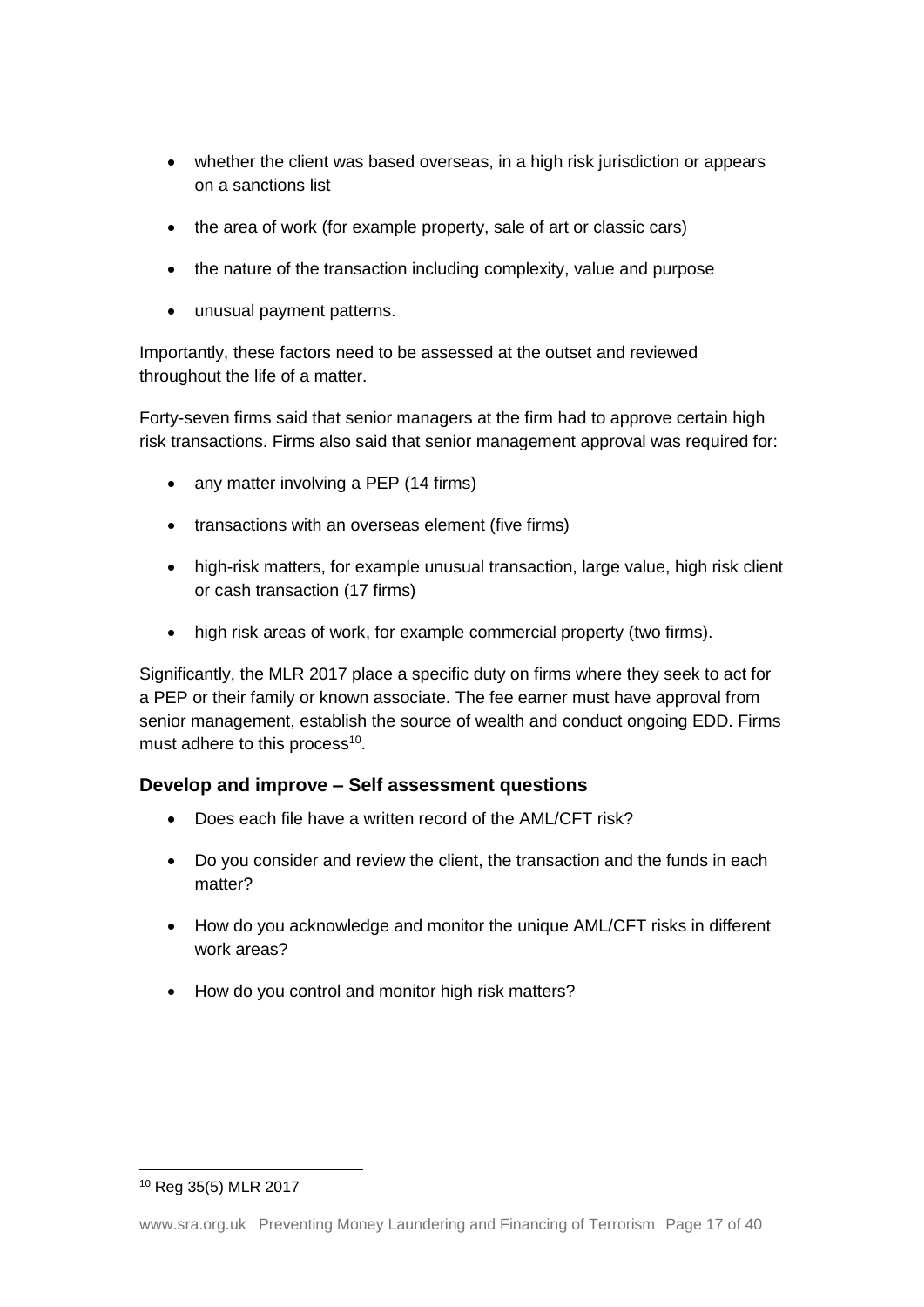# <span id="page-17-0"></span>**Customer Due Diligence**

#### *"It is built into our work. It all begins with the client."*

CDD is the information that firms must gather about their clients<sup>11</sup>.

Where the client is an individual, firms must do all the following:

- *identify* the customer unless the identity of that customer is known to the firm, and has been verified by the firm
- **verify** the customer's identity unless their identity has already been verified
- **assess,** and where appropriate obtain information on, the purpose and intended nature of the business relationship or occasional transaction.

Where the client is a commercial entity, firms must:

- **obtain** and **verify** the name of the body corporate, its company or registration number, and the address of its registered office, and if different, its principal place of business
- **identify and verify** the people with control of the body corporate, and the ultimate beneficial owner (UBO).

CDD information must be kept under regular review<sup>12</sup> to make sure that any transactions match the profile of the client and check the information is correct and up to date. This is referred to as 'ongoing monitoring'.

CDD must be completed as soon as practicable after first contact, however the identity of the client can be completed during the establishment of the business relationship if it is low risk and necessary not to interrupt the normal conduct of business<sup>13</sup>. A business relationship is one expected to have an element of duration<sup>14</sup>. In practical terms, this means even the shortest instructions will form a business relationship, due to the solicitor's continuing obligations to the client after the retainer has ended.

EDD is explained in the MLR 2017<sup>15</sup>. It must be applied where a customer is highrisk, for example if they are a PEP or from a high-risk jurisdiction. What constitutes EDD depends on the risk factors of the client.

 $\overline{a}$ 

<sup>11</sup> Reg 28 MLR 2017

<sup>12</sup> Reg 28(11) MLR 2017

<sup>13</sup> Reg 30 MLR 2017

<sup>14</sup> Reg 4 MLR 2017

<sup>15</sup> Reg 33 – 35 MLR 2017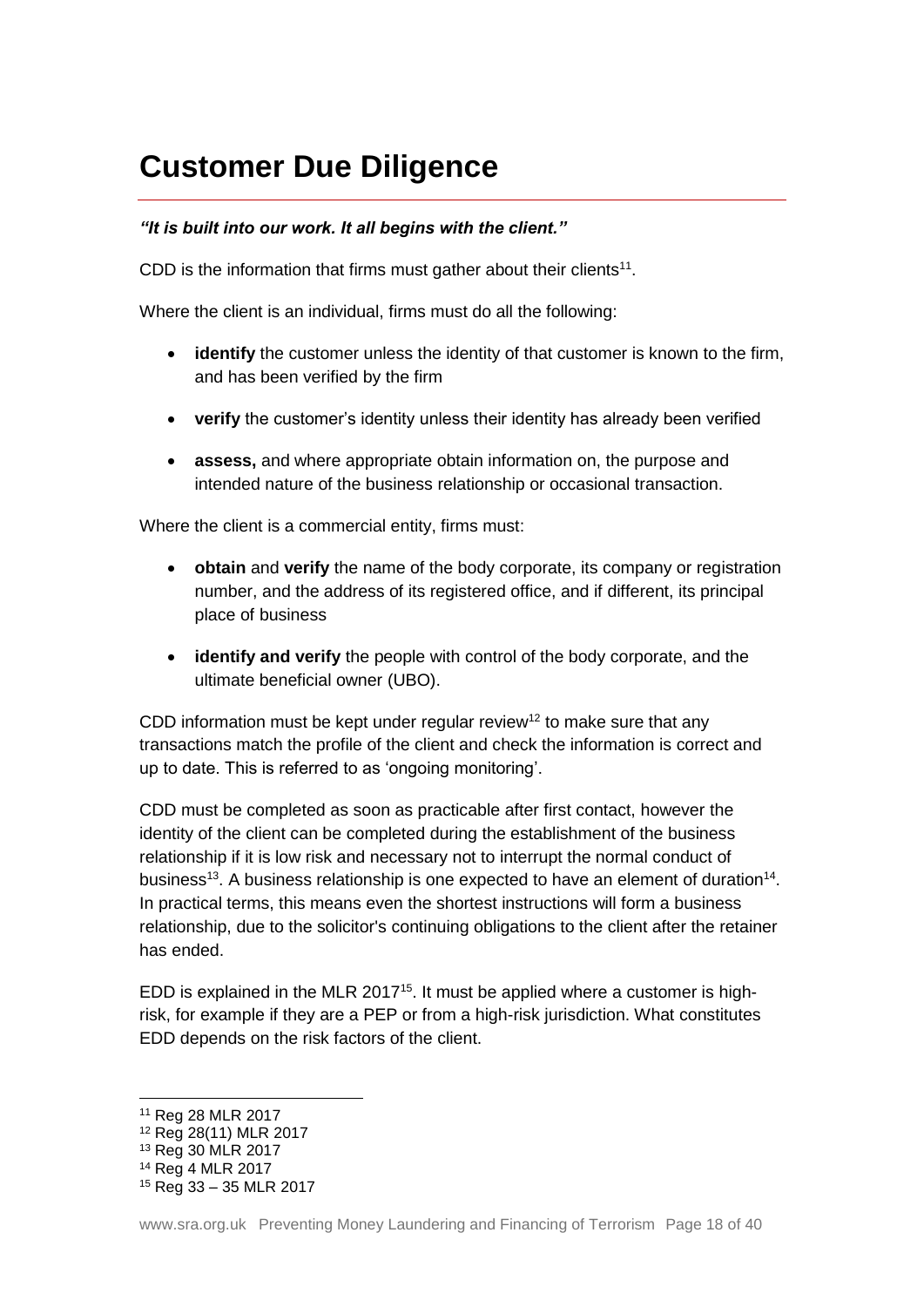#### **How do you collect CDD about clients?**







As the graphs above indicate, most firms used more than one method to identify the client. Using a variety of methods means that firms can verify information between documents. This improves the understanding of the firm and reduces the risk of unwittingly being involved in money laundering.

Several firms emphasised the importance of identifying persons with significant control (PSC) and UBOs of corporate clients. They characterised this as understanding the people behind the companies. This is particularly important where a client company may have several layers of corporate ownership.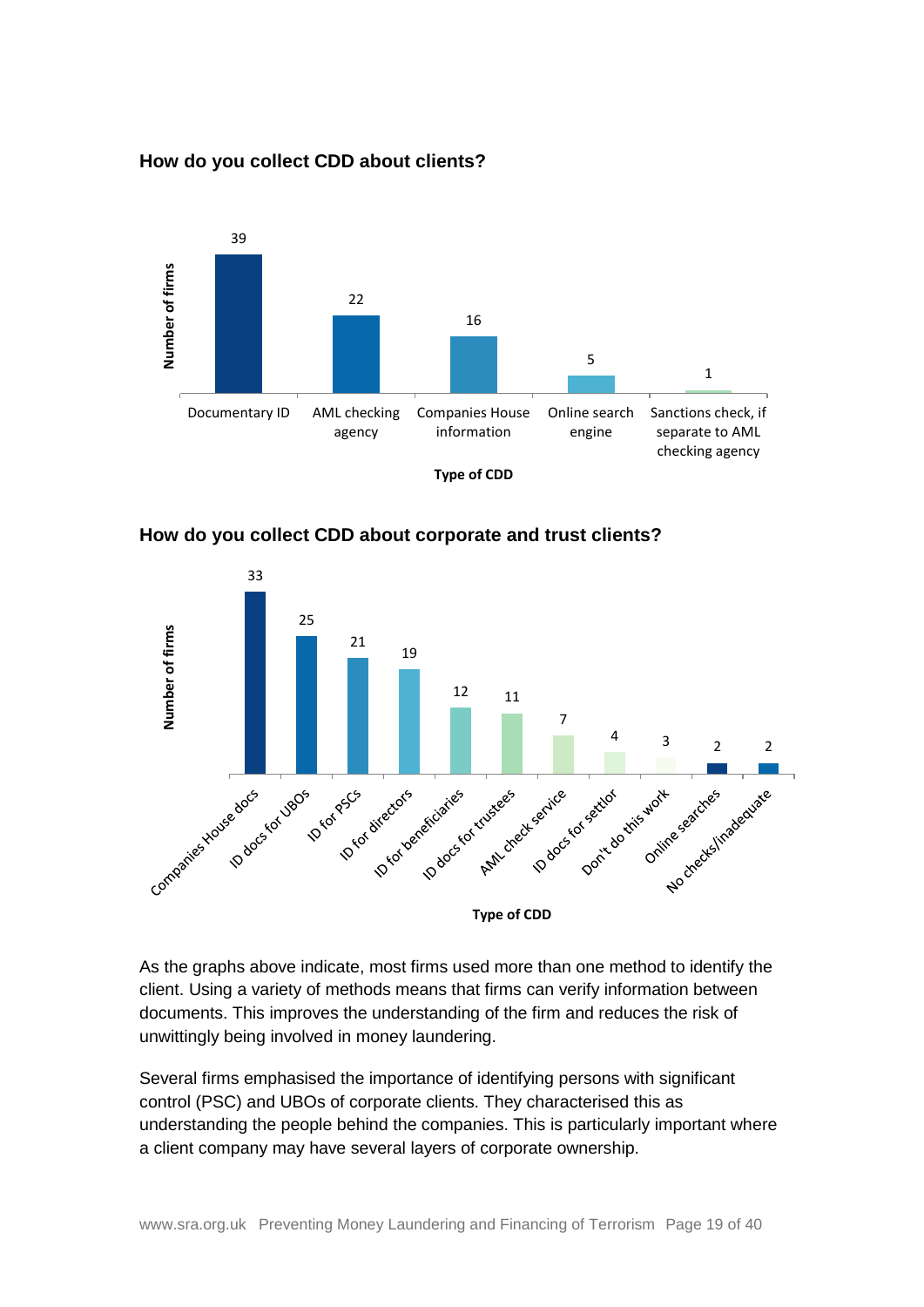A minority of firms only collected CDD for work in the regulated sector. While this is within the letter of the MLR 2017, it may increase risk. Unregulated work is still within the scope of the POCA 2002. Firms should consider the risk profile of work falling outside the scope of the MLR and take a proportionate approach to CDD.

Occasionally, clients were unable to provide photo ID in person. In these cases, firms would accept copies certified by a professional, for example another solicitor, accountant or notary. Prudent firms insisted that the copies should be sent in by the person who certified them. It is important to be clear that a firm relying on the due diligence carried out by a third party remains responsible for any failure<sup>16</sup>.

In most cases, CDD was completed when files were opened. Most firms had some form of system to prevent work being carried out before CDD was complete. This included:

- six firms not passing files to fee earners until CDD was complete, making work before this impossible
- twenty firms restricting all work, billing or receipt of funds prior to CDD completion
- four firms allowing only some administrative work, for example client care letters, before CDD was complete
- eight firms restricting the receipt of money on file until CDD was complete.

Although a firm may have a policy that prohibits work from being carried out, this range of measures physically prevented work from being carried out. We consider this best practice.

When we spoke to fee earners we found that 19 said they would do some work before CDD had been completed. Two of these said only administrative work was done, for example client care letters. The remaining 17 said that they would complete some substantive work, albeit with some restrictions, for example time limits or limits to money billed. CDD must be completed before a business relationship is established unless there is a low risk of money laundering and it's necessary not to interrupt the normal course of business<sup>17</sup>.

Ten fee earners said that a client had put them under undue pressure to begin work before CDD had been completed. Although there may be a rational explanation for this urgency, our Warning Notice highlights this as a suspicious behaviour. We were pleased that each fee earner said that they had refused to take the matter further until CDD was complete. One had also come under pressure from a partner who had sided with the client, but she had been able to refer to the firm's policies for support.

 $\overline{a}$ <sup>16</sup> Reg 39 MLR 2017

<sup>17</sup> Reg 30 MLR 2017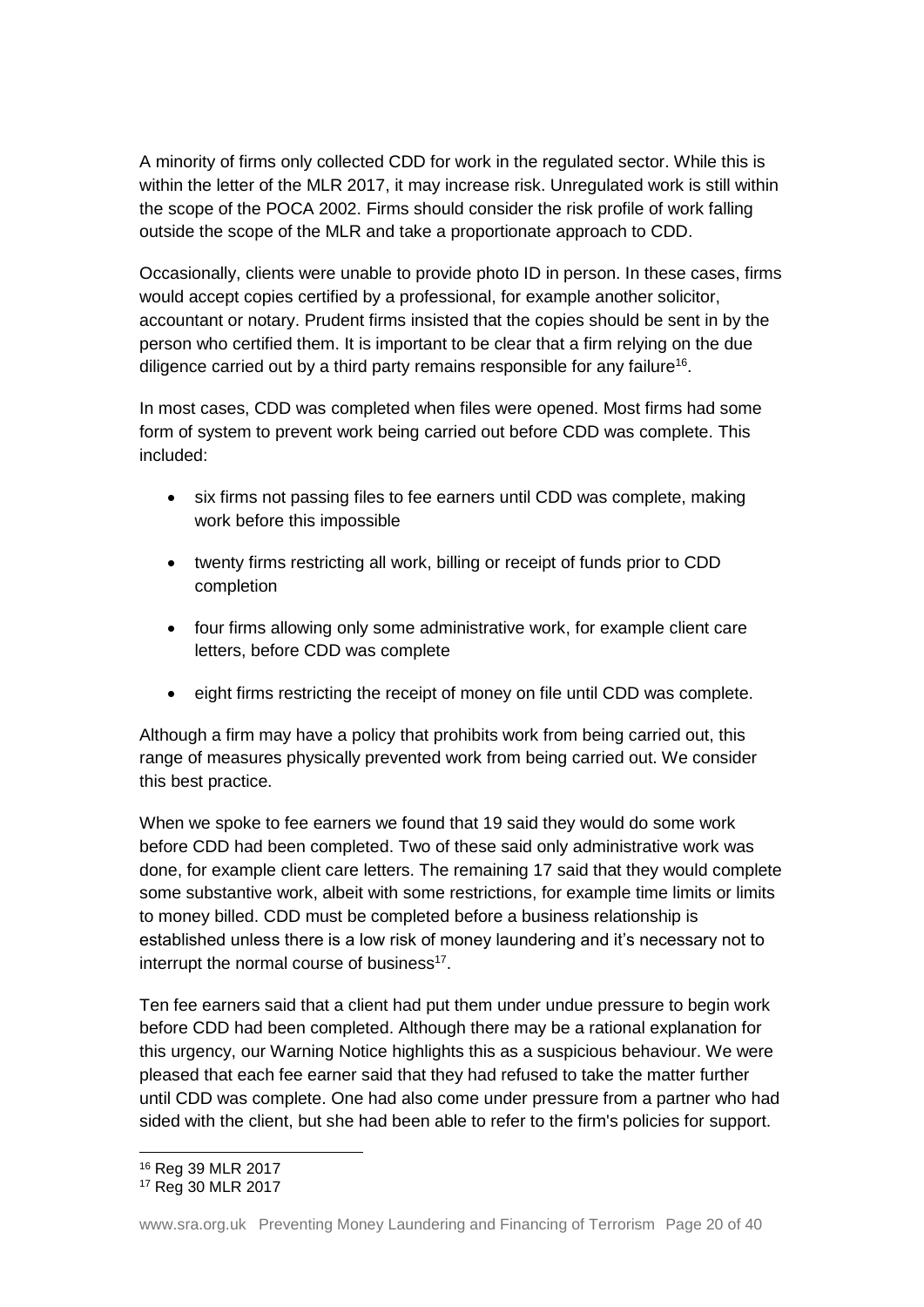One fee earner told us that in this situation he said to clients: "If it is really urgent, you will comply urgently".

Of the 100 files we examined, six did not have complete CDD on file, and two involved work where CDD was not required. Of the six files without CDD, most had it stored centrally or on a previous client file. Two files relied entirely on a partner's knowledge of the client acknowledged in a signed statement. We consider:

- it is questionable whether anyone but that person signing those statements can genuinely identify the client
- even where the statement may identify the client, it arguably cannot verify their identity.

Several of the files had some sort of complex factor to the CDD. These included:

- a substantial house purchase funded by the client's father who lived overseas
- some cases involving high net worth client companies, their directors and beneficial owners spread across several jurisdictions
- one PEP
- overseas trusts and their controllers.

In all, 14 firms told us that they had refused instructions from a client because of failing to meet CDD requirements. This was for a variety of reasons, including:

- the documents provided showed three different dates of birth for one client
- monies to complete a property transaction were supposedly received as gifts from various relatives who would not provide CDD
- name changes on documentation completed by the client
- a complex company structure where the identity of beneficial owners was unclear.

Where firms refuse to act, firms should also consider whether they should make a SAR. There is an obligation to make a report where an individual knows, suspects or has reasonable grounds to know or suspect that another individual or person is engaged in money laundering. This is a broad requirement and firms should be able to explain why a matter was not reported in these circumstances. This requirement is discussed further below.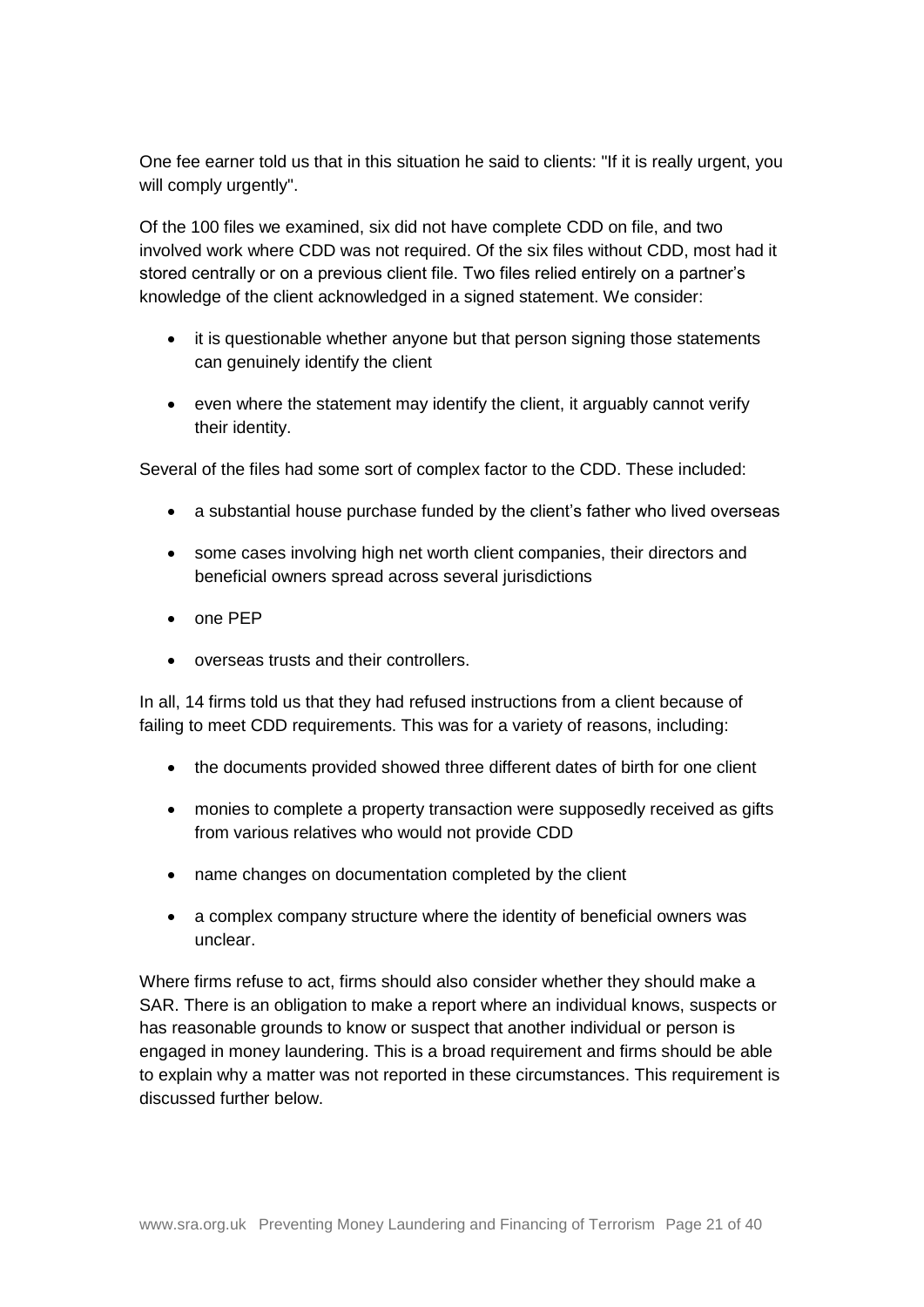We also asked firms whether they checked clients against HM Treasury's sanctions list<sup>18</sup>. Forty-five firms checked the sanctions list. Of the remaining five:

- three said that their clients would never appear on the sanctions list. We consider this to be a dangerous assumption
- one said that the matter had never arisen, but it was unclear how they would know without checking the sanctions list
- one said that their policy was under review.

The firms who did check the sanctions list tended to do so as part of an ID checking service, which typically also checked for media reports and creditworthiness. These agencies sometimes draw false positives as part of a search, for example when a client has the same name as a PEP. Firms said that when this happened, they would check the ID against the information they held, further online checks and/or speak to the client.

EDD is a live issue for many firms. Of the 50 we visited, 24 had clients who were PEPs.

Only 16 firms kept a central list of PEP clients. This is a useful practice which can help to assess and monitor the firm's risk more effectively. It may also speed up the CDD and EDD process for these clients.

We asked firms how they made sure that staff knew what EDD was and when they should apply it:



#### Most of the firms had a process in place for monitoring CDD on an ongoing basis.

 <sup>18</sup> www.gov.uk/government/publications/financial-sanctions-consolidated-list-of-targets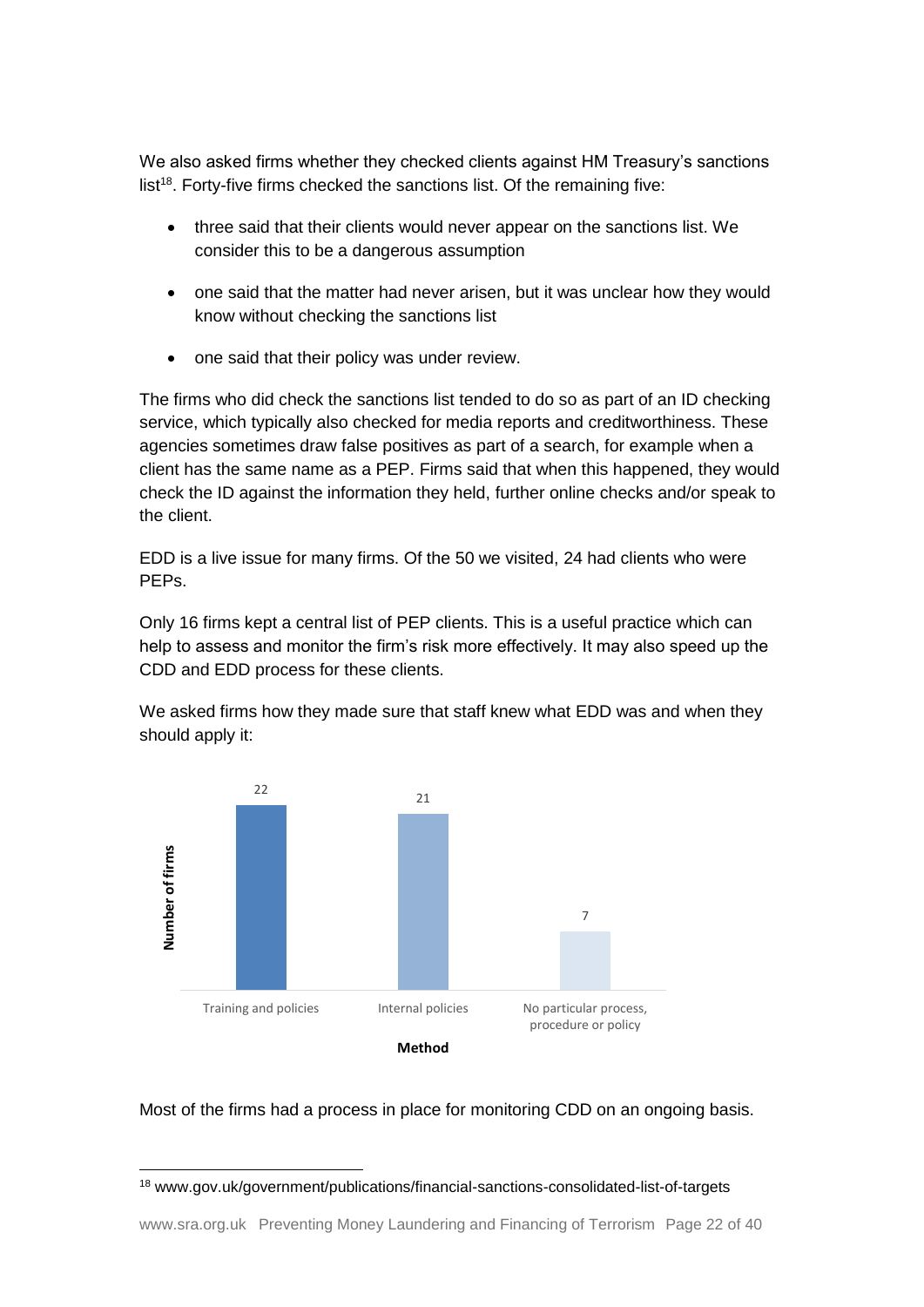

When we spoke to firms, the majority (43) said they renewed CDD at regular intervals:

Three firms also had a risk based approach to ongoing monitoring ranging from three years for cases deemed to be medium or low risk but quarterly for high-risk files. For life events, such as change of name, change of gender, or change of address, only 34 firms said they would renew CDD - a lower proportion than we expected given the requirement under the MLR 2017. Seven firms would renew CDD for each new matter a client opened, but not otherwise. One firm had no renewal procedure at all.

From 25 May 2018, firms will be subject to the General Data Protection Regulation (GDPR)<sup>19</sup>. These regulations will have an impact on the data which firms must retain for AML/CFT purposes. The rights to erasure and objection will have a bearing on what information firms can hold about their clients. Firms will need to consider how to balance the requirements of the MLR 2017 and GDPR.

The MLR 2017<sup>20</sup> states that firms must make provision for data protection policies in relation to AML. Firms must also train their staff in relevant data protection legislation<sup>21</sup>. This will naturally include GDPR once it comes into force, though prudent firms are already doing this.

 <sup>19</sup> [ico.org.uk/for-organisations/data-protection-reform/overview-of-the-gdpr/](https://ico.org.uk/for-organisations/data-protection-reform/overview-of-the-gdpr/)

<sup>20</sup> Reg 20(1)(b) MLR 2017

 $21$  Reg 24(1)(a) MLR 2017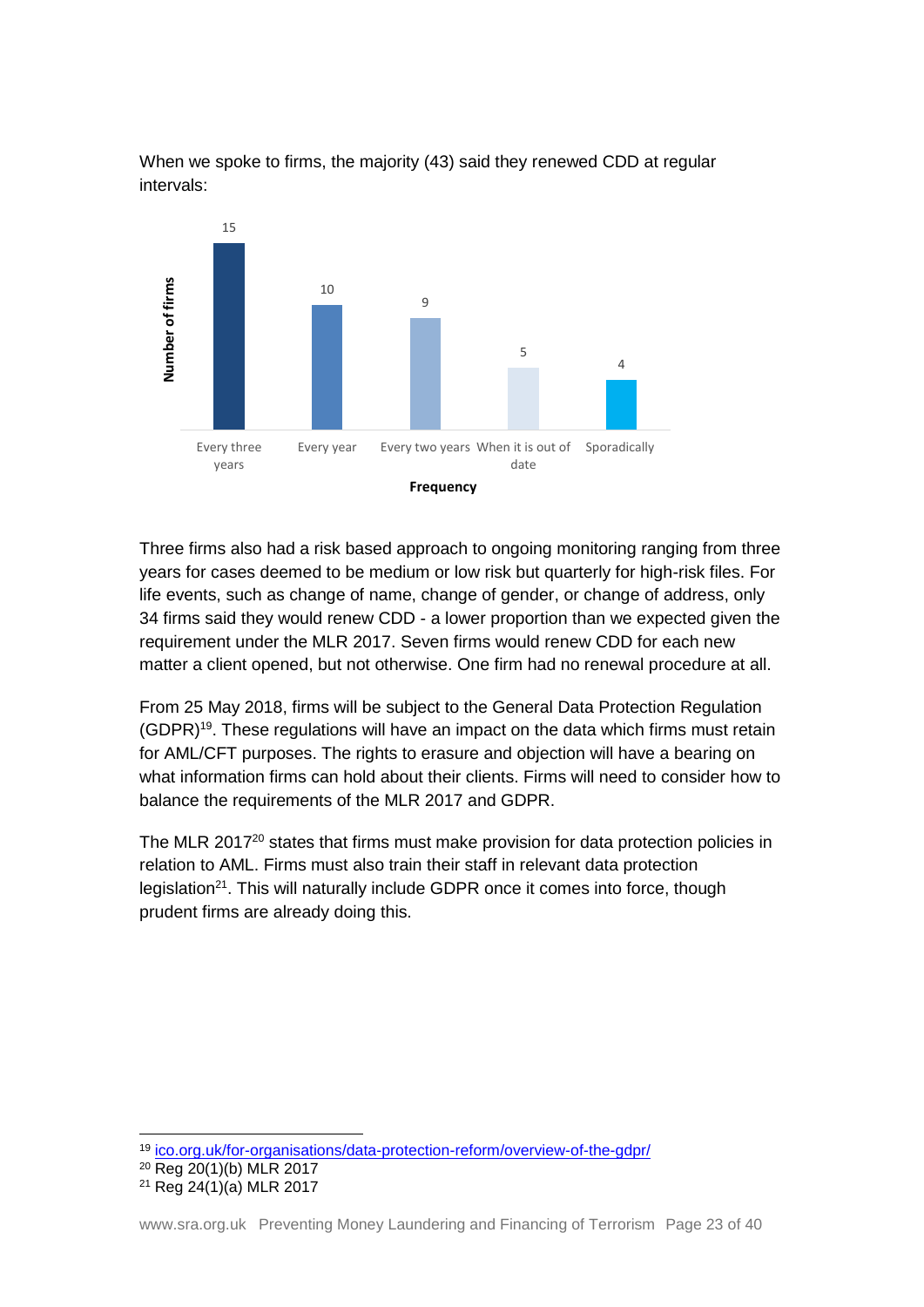#### **Develop and improve – Self assessment questions**

- Does each file show how you have identified and verified the client?
- How do you identify a PEP, a family member or known close associate?
- Do your staff access the sanctions list?
- Can you monitor how frequently CDD is undertaken on high risk clients?
- Can you show how and when you undertake ongoing monitoring?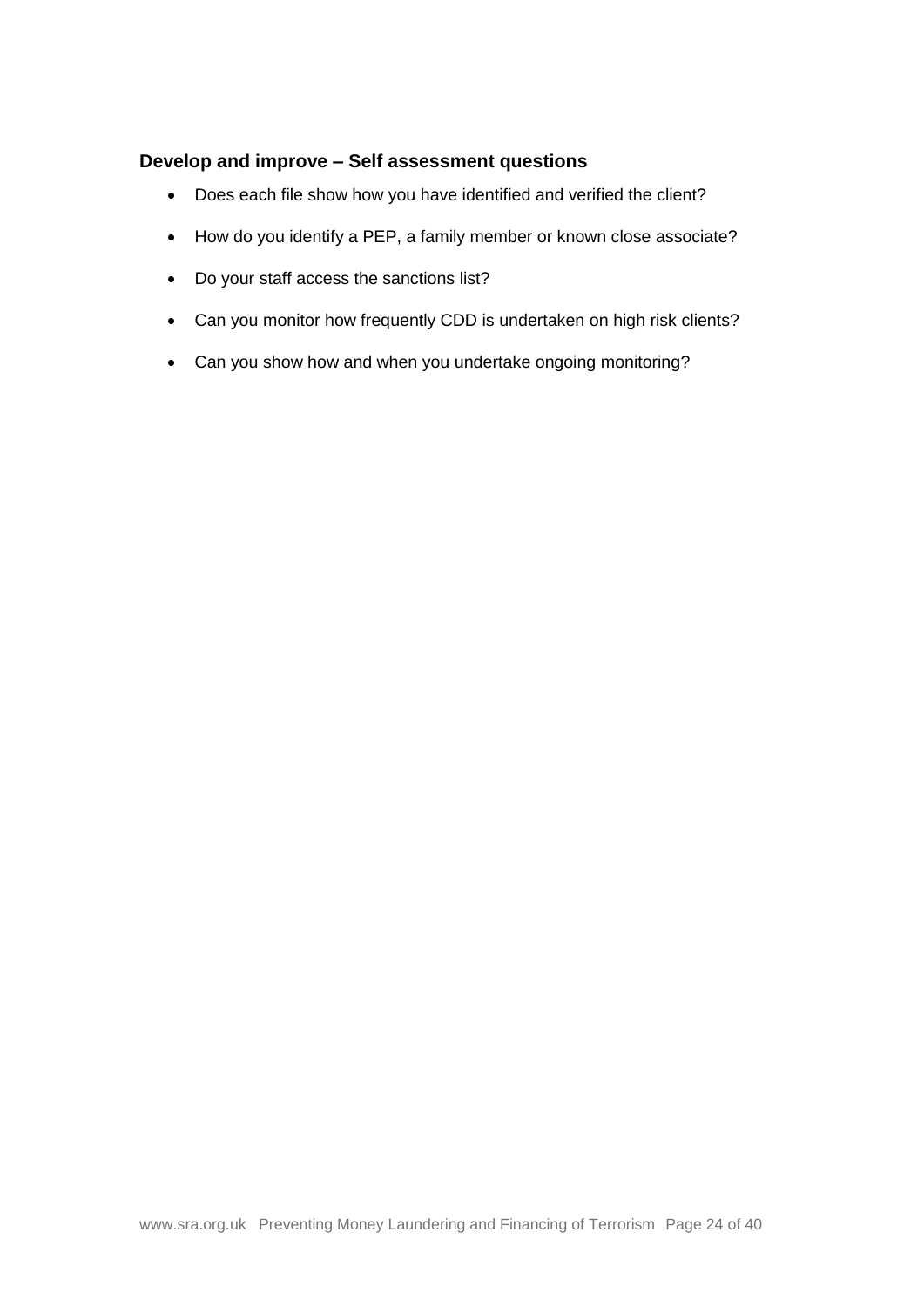# <span id="page-24-0"></span>**Source of funds and wealth**

#### *"It's a major thing we have to deal with and it can take time for our clients to get the documents together."*

Solicitors may need to investigate source of funds and wealth as part of CDD<sup>22</sup>.

These terms are not defined in the MLR 2017, but the FATF gives the following definitions<sup>23</sup>:

- *The source of funds refers to the origin of the particular funds or other assets…Normally it will be easier to obtain this information but it should not simply be limited to knowing from which financial institution it may have been transferred. The information obtained should be substantive and establish a provenance or reason for having been acquired.*
- *The source of wealth refers to the origin of the…entire body of wealth (i.e., total assets). This information will usually give an indication as to the volume of wealth the customer would be expected to have, and a picture of how the PEP acquired such wealth. Although [firms] may not have specific information about assets not deposited or processed by them, it may be possible to gather general information from commercial databases or other open sources.*

We consider that establishing both the sources of funds and wealth are a key part of a risk based AML regime. They are particularly helpful in establishing ongoing monitoring of CDD and transactions.

When reviewing files, we checked whether source of funds and wealth had been obtained:

|                         | <b>Yes</b> | <b>No</b> | Not applicable |
|-------------------------|------------|-----------|----------------|
| <b>Source of funds</b>  | 39         | 22        | 39             |
| <b>Source of wealth</b> | 28         | 28        | 44             |

Where firms answered 'no' to source of funds, this was for legitimate reasons, for example where clients were selling a house and purchasing another the source of funds was obvious.

 <sup>22</sup> Reg 28(11) MLR 2017

<sup>&</sup>lt;sup>23</sup> FATF Guidance: Politically Exposed Persons [www.fatf-gafi.org/media/fatf/documents/recommendations/Guidance-PEP-Rec12-22.pdf](file:///C:/Users/003681/OneDrive%20-%20The%20Solicitors%20Regulation%20Authority/www.fatf-gafi.org/media/fatf/documents/recommendations/Guidance-PEP-Rec12-22.pdf)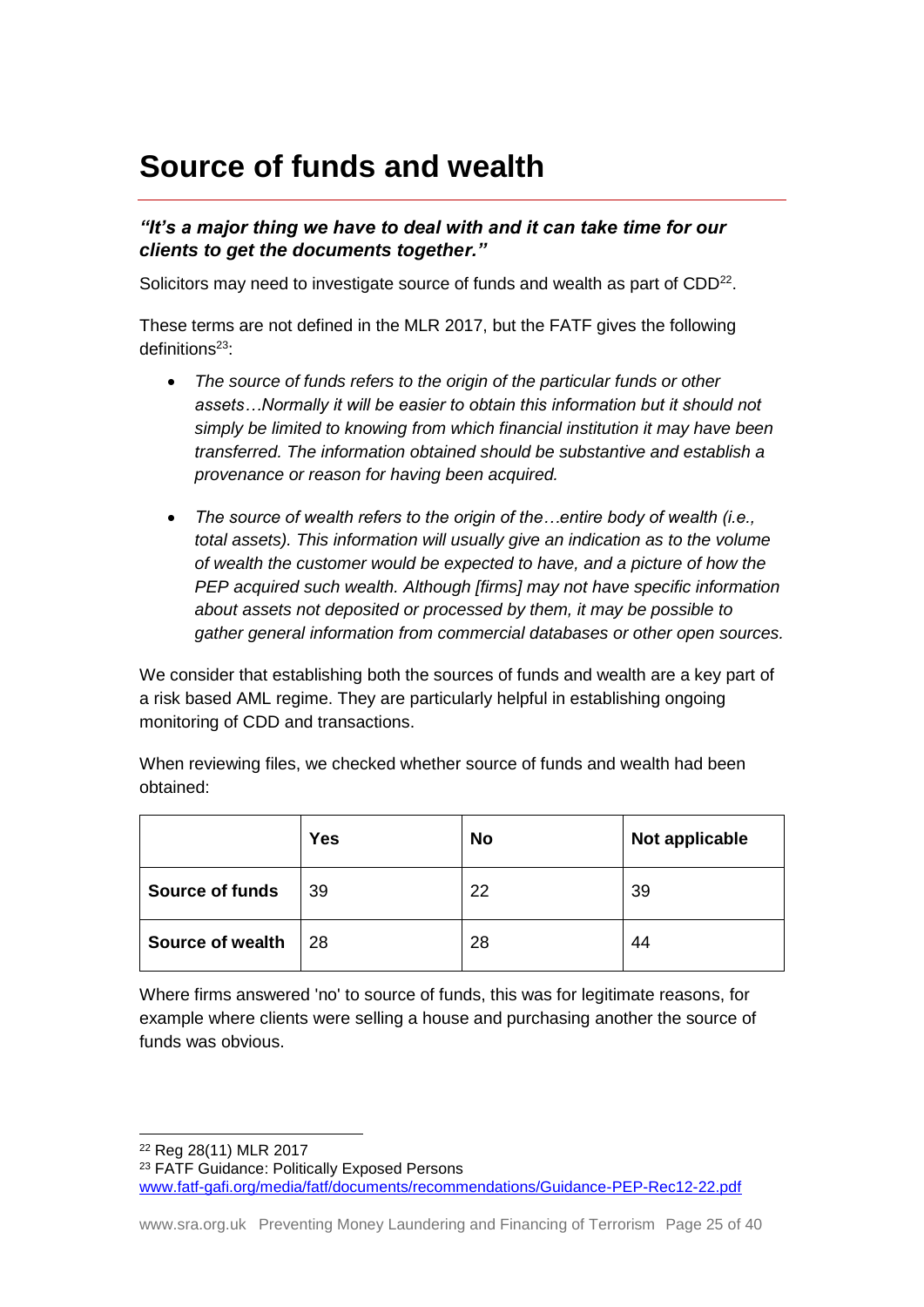#### **What evidence is gathered?**



Client declarations are gathered by firms and include information from clients about the transaction, their source of funds, or whether they consider themselves to be a PEP. While these discussions can be useful they should not be relied upon exclusively. A money launderer is unlikely to worry about making a false declaration.

When firms attempted to establish the source of wealth they were more likely to carry out searches online and seek corroborative evidence. Firms were, however, less likely to have a set of specific procedures for establishing the source of wealth. By contrast, firms investigating source of funds tended to rely more on client declarations. However, most firms employed more than one method of establishing source of funds and wealth. Using a variety of methods gives a more rounded view of the client.

Five firms had difficulties separating the concepts of source of funds and source of wealth, and did not distinguish them. Two of these firms were reported into our disciplinary processes (as there were also other concerns) and the matter was directly addressed with the other three. Firms must understand and record where funds will be provided from and how those funds were obtained. This is a legal requirement. If a client cannot satisfy either part of this requirement the firm should not act. This type of client behaviour is expressly mentioned in our Warning Notice.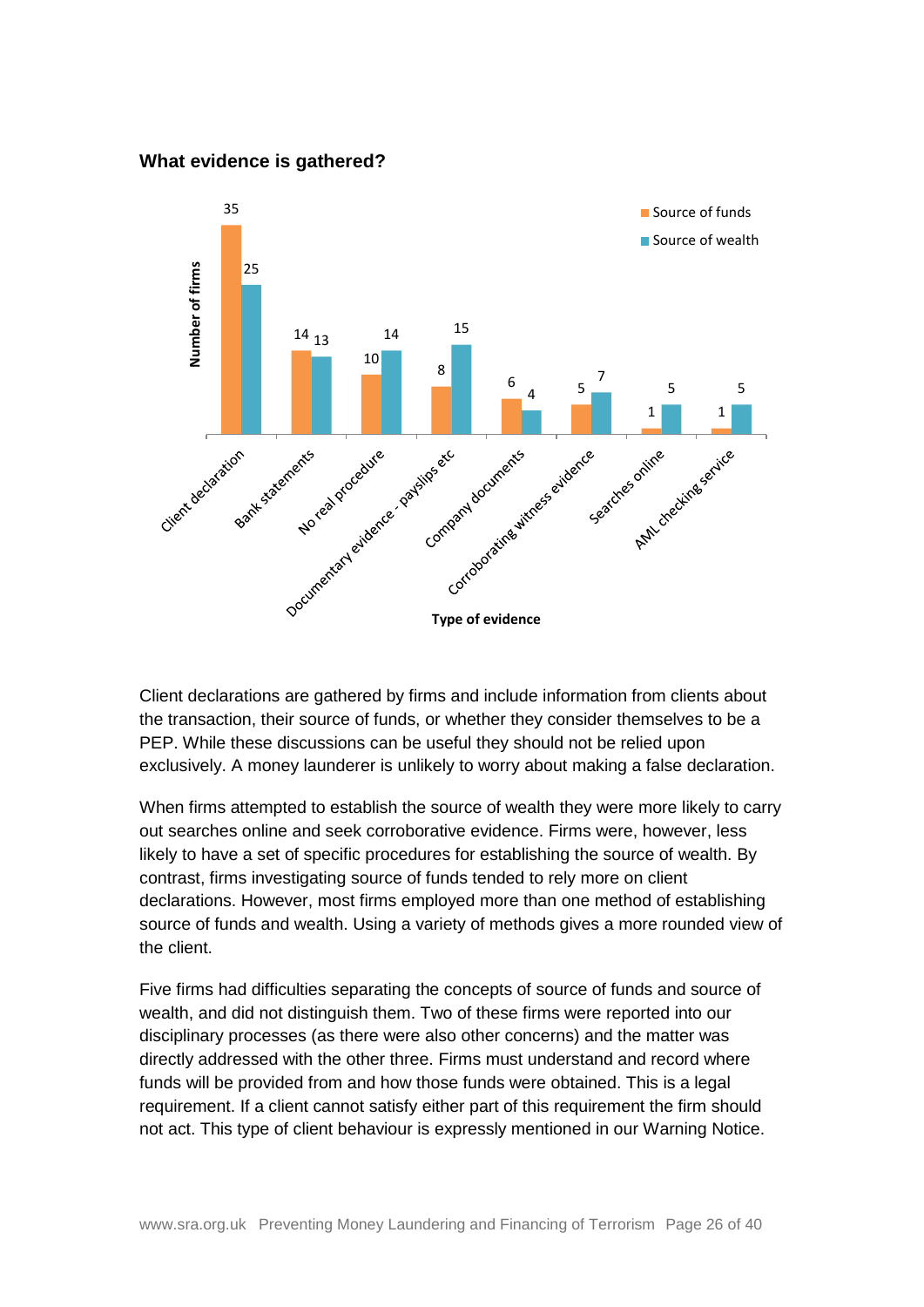Thirteen firms requested both sources of funds and wealth at the same time and as part of the same process. This can be time-saving and beneficial and reduce requests of information from the client. A few firms provided clients with a sheet showing what evidence was likely to be asked for in different transactions.

One firm stated that: "*if the transaction makes sense, and there are no grounds to suspect that the monies are the proceeds of crime, there's no need to investigate the source of funds or the source of wealth"*. This is a misconception. For example, where a client is a PEP, source of funds and wealth must be established in each case regardless of suspicion. The decision whether to establish source of funds and wealth should also be based on risk, rather than suspicion. Solicitors and firms do not need to decide whether the client is guilty of money laundering, but they must assess the risk.

#### **Develop and improve – Self assessment questions**

- What is the difference between source of funds and source of wealth?
- Does each file record in writing where/who funds are from and how they were originally created?
- Do the fee earners understand the client, the transaction and the funds? If not, how do they continue to monitor and assess this information during the lifetime of the transaction?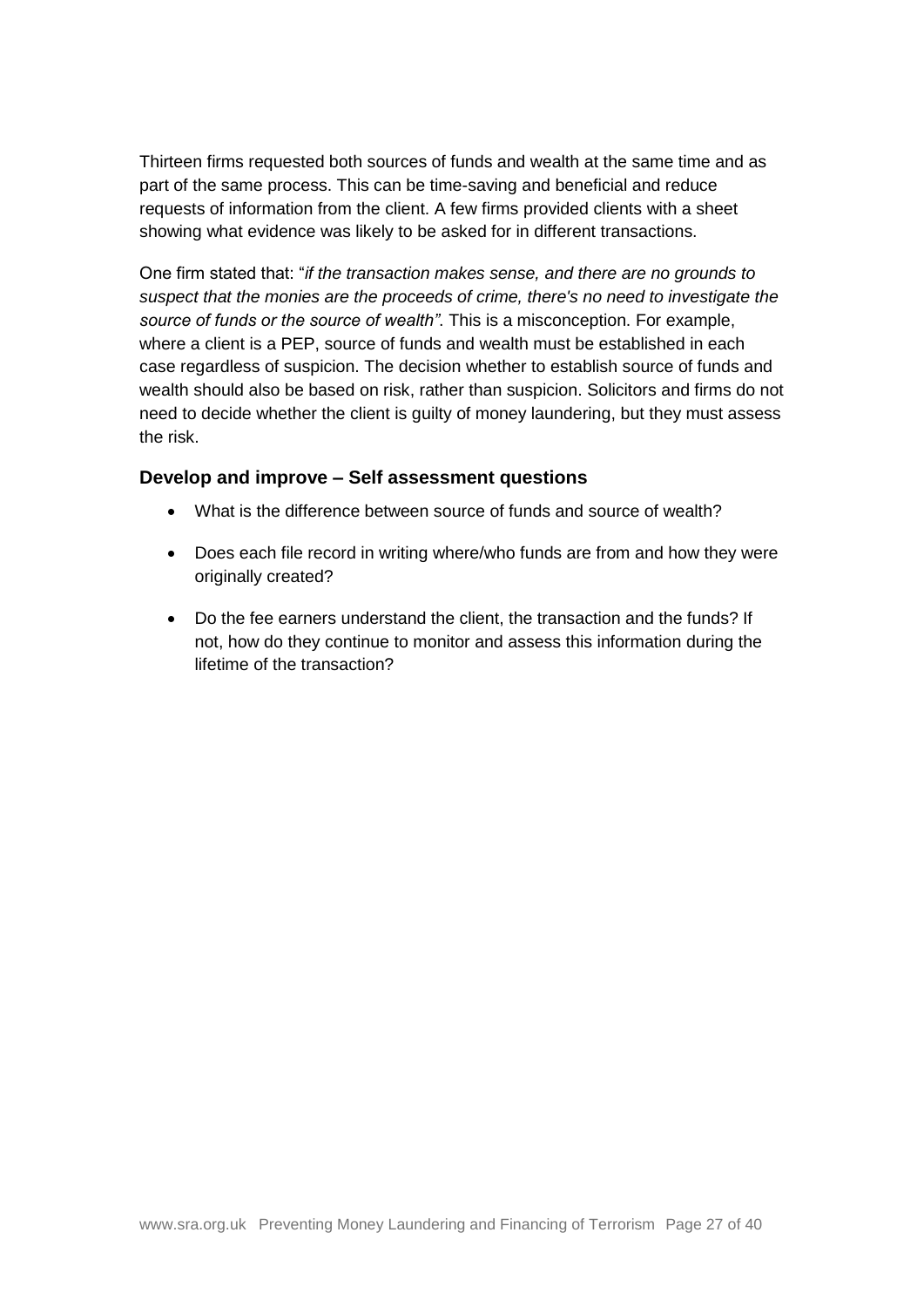# <span id="page-27-0"></span>**Training**

#### *"Fee earners don't view AML as exciting but they understand and appreciate the importance of doing it."*

Firms must provide staff with appropriate training about AML/CFT. The MLR 2017 requires that relevant employees are:

- made aware of the law relating to money laundering, terrorist financing and the requirements of data protection; and
- regularly trained about how to recognise and deal with transactions and other activities which may be related to money laundering and/or terrorist financing<sup>24</sup>.

Firms must keep a record in writing about:

- how employees have been made aware of the law relating to AML/CFT; and
- the training given to employees.

### AML/CFT training

Firms delivered training to staff in a variety of ways:



#### <sup>24</sup> Reg 24 MLR 2017

www.sra.org.uk Preventing Money Laundering and Financing of Terrorism Page 28 of 40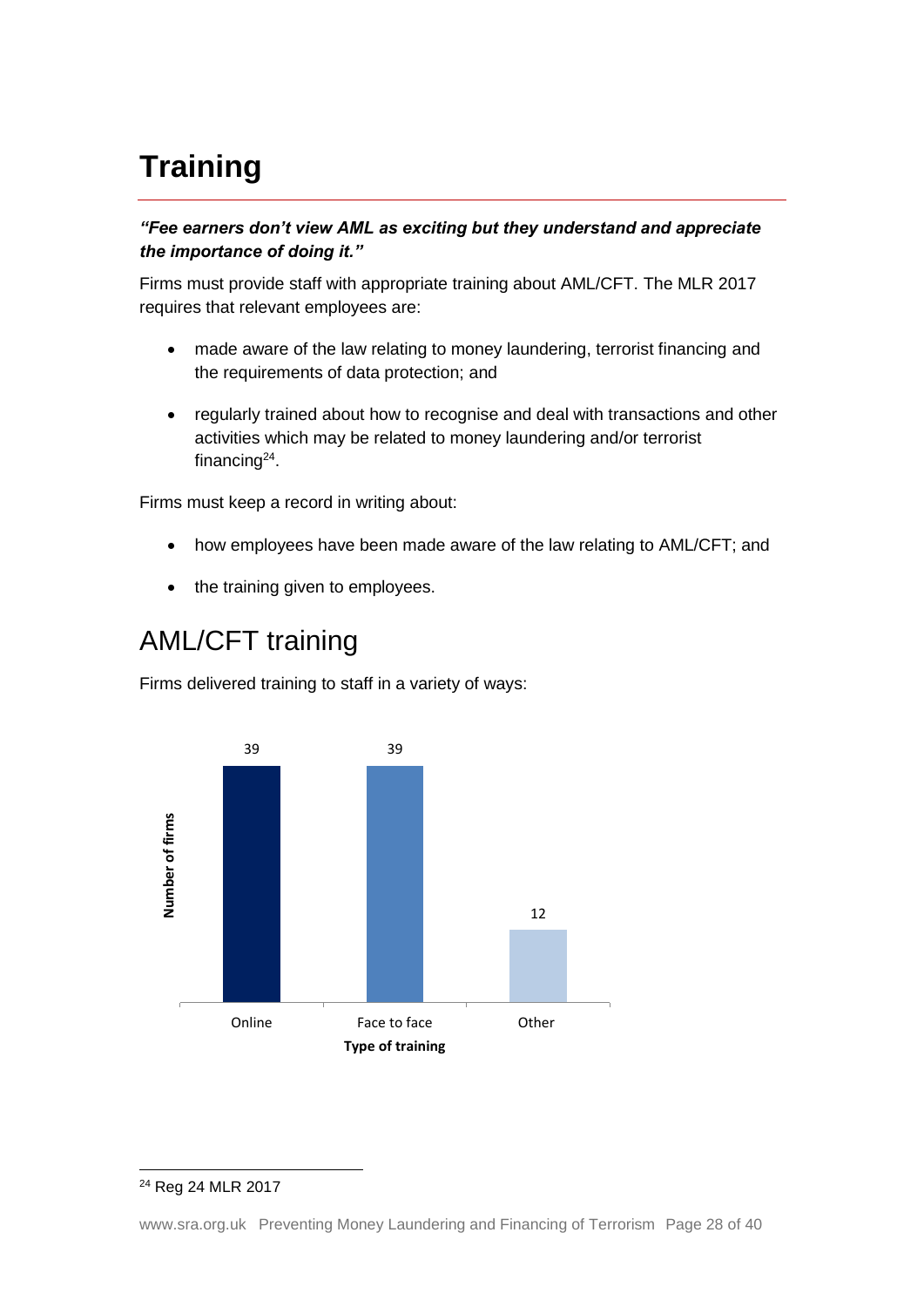Other training included attending courses, circulating updates by email and memo as well as the use of training booklets and newsletters.

Forty firms said that AML/CFT training was compulsory for all staff including accounts and secretarial staff. Some firms delivered training to individuals based on their level of exposure to AML/CFT. For example, introductory training was provided to IT and facilities staff and fee earners and finance staff received advanced training.

Ten firms did not make AML/CFT training compulsory for all staff because they had no, or limited, exposure to AML/CFT issues, for example staff working in IT, the post room or on reception were not given AML/CFT training. All staff who could potentially be involved in AML/CFT prevention should receive training. At one firm, for example, we found that secretaries were not trained in AML/CFT, even though they played a key role in collecting and processing CDD.

### Frequency of training



Firms provided AML/CFT training with the following frequency: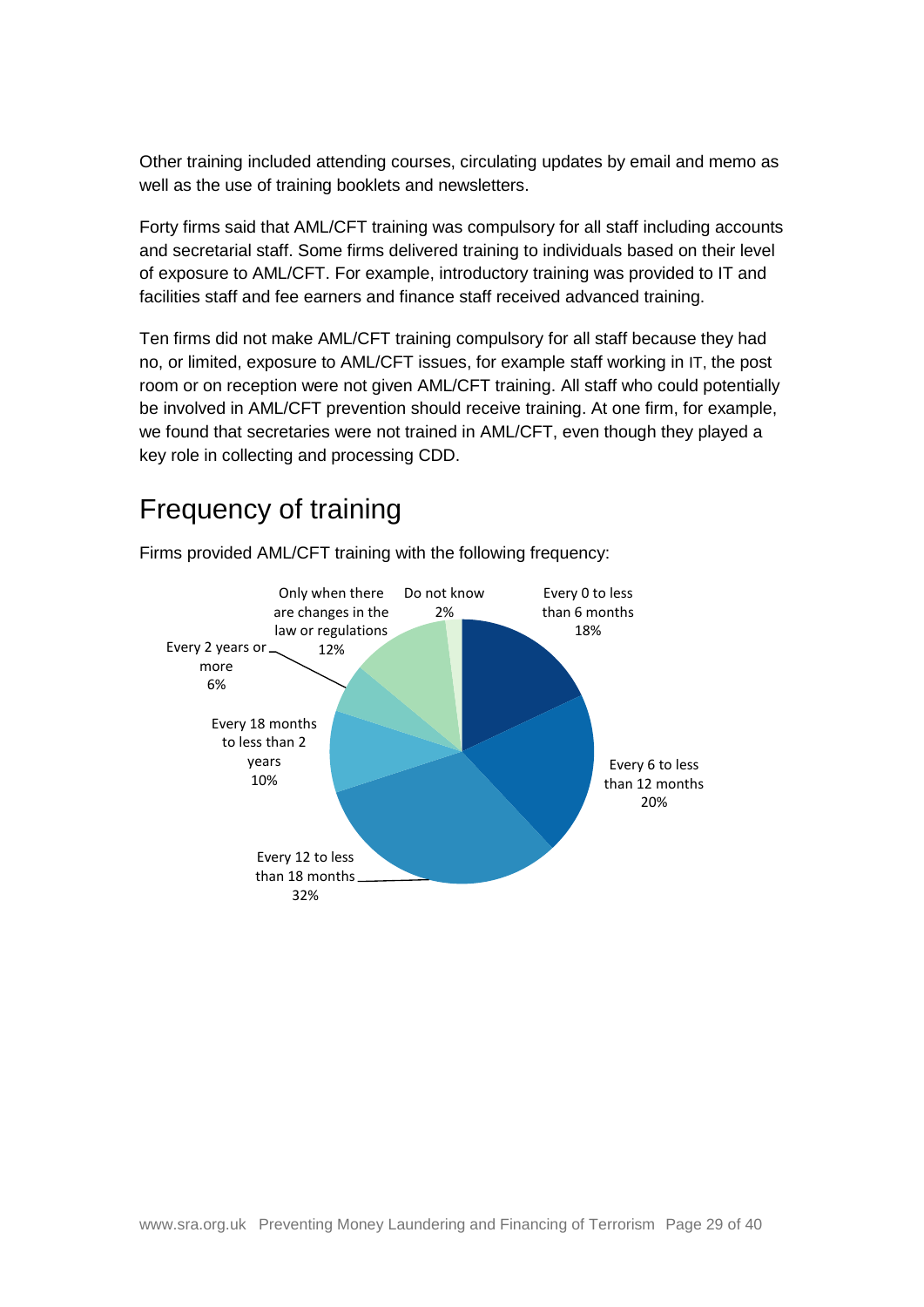

Staff were last provided with AML/CFT training:

Twenty five firms provided AML/CFT training less than a month before our visit which reflects steps they have taken to update staff on the changes introduced by the MLR 2017. Other firms confirmed they would provide further training once the guidance issued by the Legal Sector Affinity Group, which comprises the AML supervisors for the legal sector, was published.

## MLRO training



MLROs provided details of when they last attended AML/CFT training: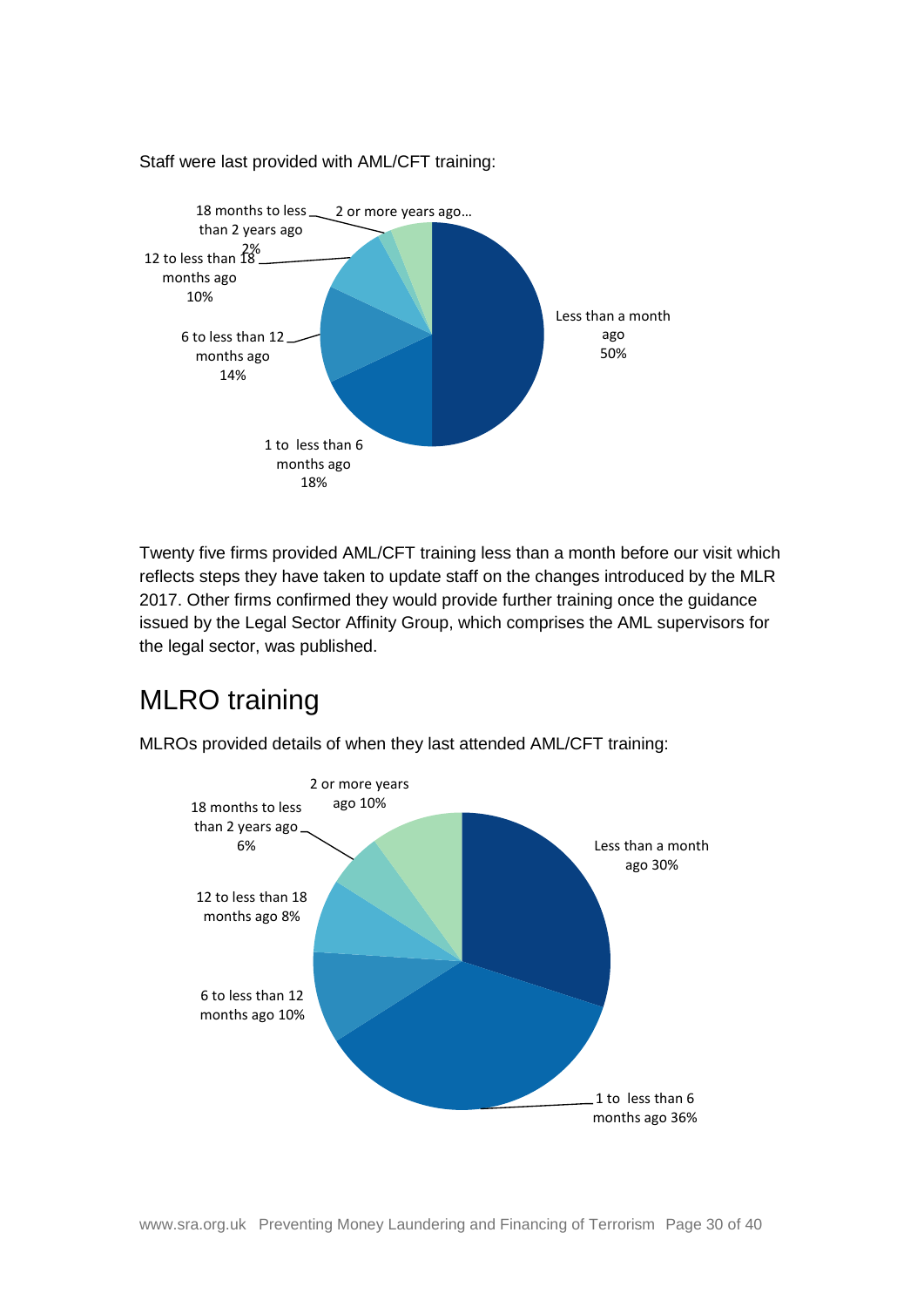Thirty-eight MLROs attended training in the last 12 months which, in part, was to better understand the changes brought about by the MLR 2017.

### Fee earners

Fee earners said they kept up to date with AML/CFT in different ways:



## Record keeping

Forty-three firms kept records of staff attendance at AML/CFT training. Those who did not keep records gave a variety of reasons for not doing so including that the MLRO could easily identify these individuals or that the firm was a small practice so attendance records were unnecessary. Other firms stated that while they did not currently keep records they are in the process of introducing a new centralised record. Keeping a written record of attendance at AML/CFT training serves as a useful way of recording what AML/CFT training has been given to staff and will show the steps the firm has taken.

## Testing knowledge

Thirty-six firms said they undertook testing to make sure that staff members understood the training. Thirteen firms did not undertake any testing and one firm did not know. Testing usually comprised of an assessment, file reviews/audits or a review of the client inception forms. Firms used one or a combination of these methods. Thirty-three firms did online tests, seven firms undertook audit/file reviews, one firm did it by reviewing CDD inception forms and two firms had a verbal test after the training had been completed. Firms that did not carry out any testing gave a variety of explanations: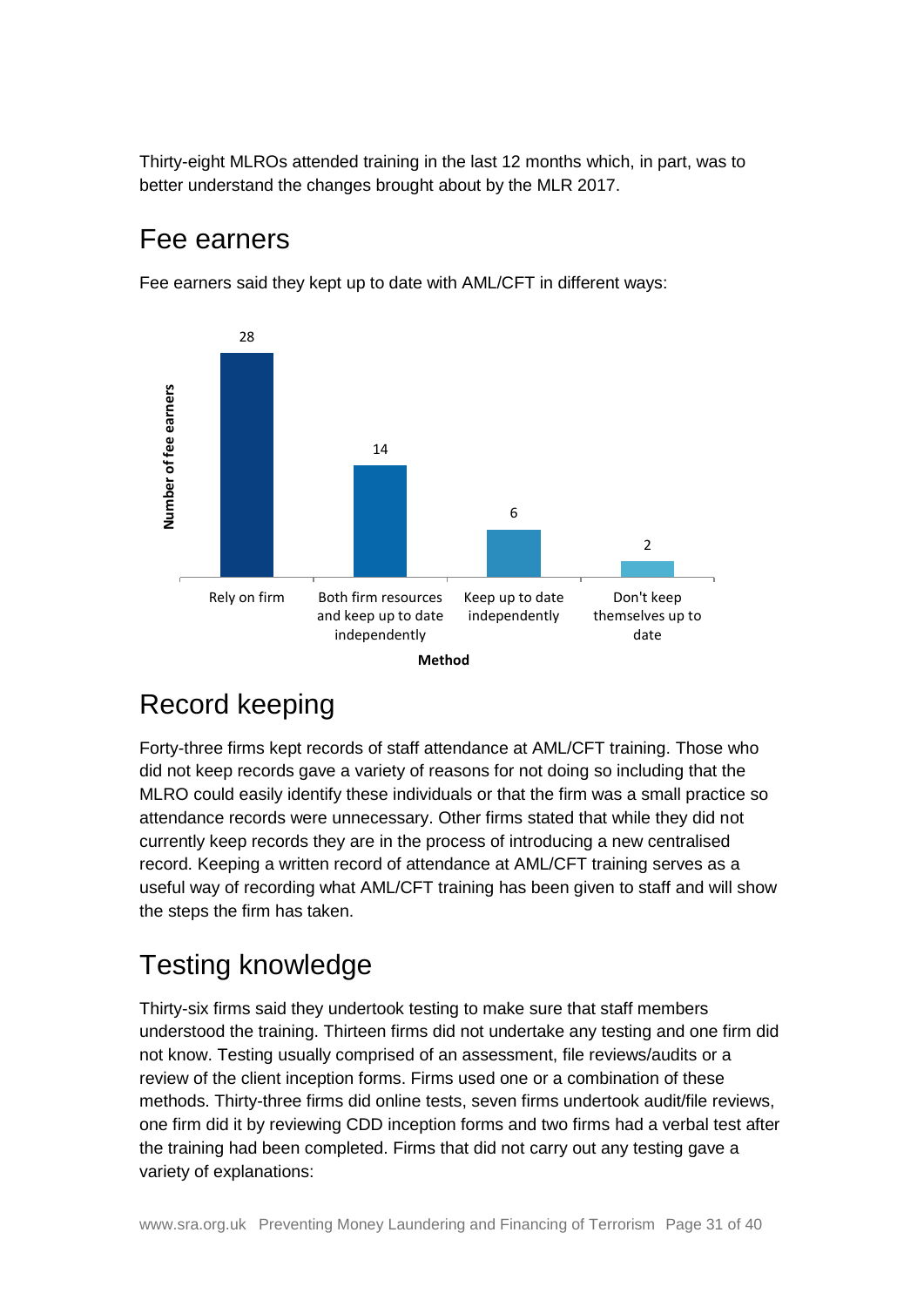- their online AML/CFT training package did not offer an assessment
- they felt they were too small for it to be necessary
- testing is not part of the firm's culture
- a test is not a fair reflection of understanding
- they prefer to do regular refresher training.

Testing knowledge is significant. It encourages individuals to invest time and effort in to the training and provides firms with an overview of where further training may be necessary. We consider this to be good practice.

#### **Develop and improve – Self assessment questions**

- Who is the vulnerable link at your firm and are they trained?
- Does the training relate to the specific risks at your firm?
- How long can a member of staff avoid AML/CFT training?
- Do you record if people have completed training? If so, when do you review the record?
- Does the MLRO review and contribute to the training?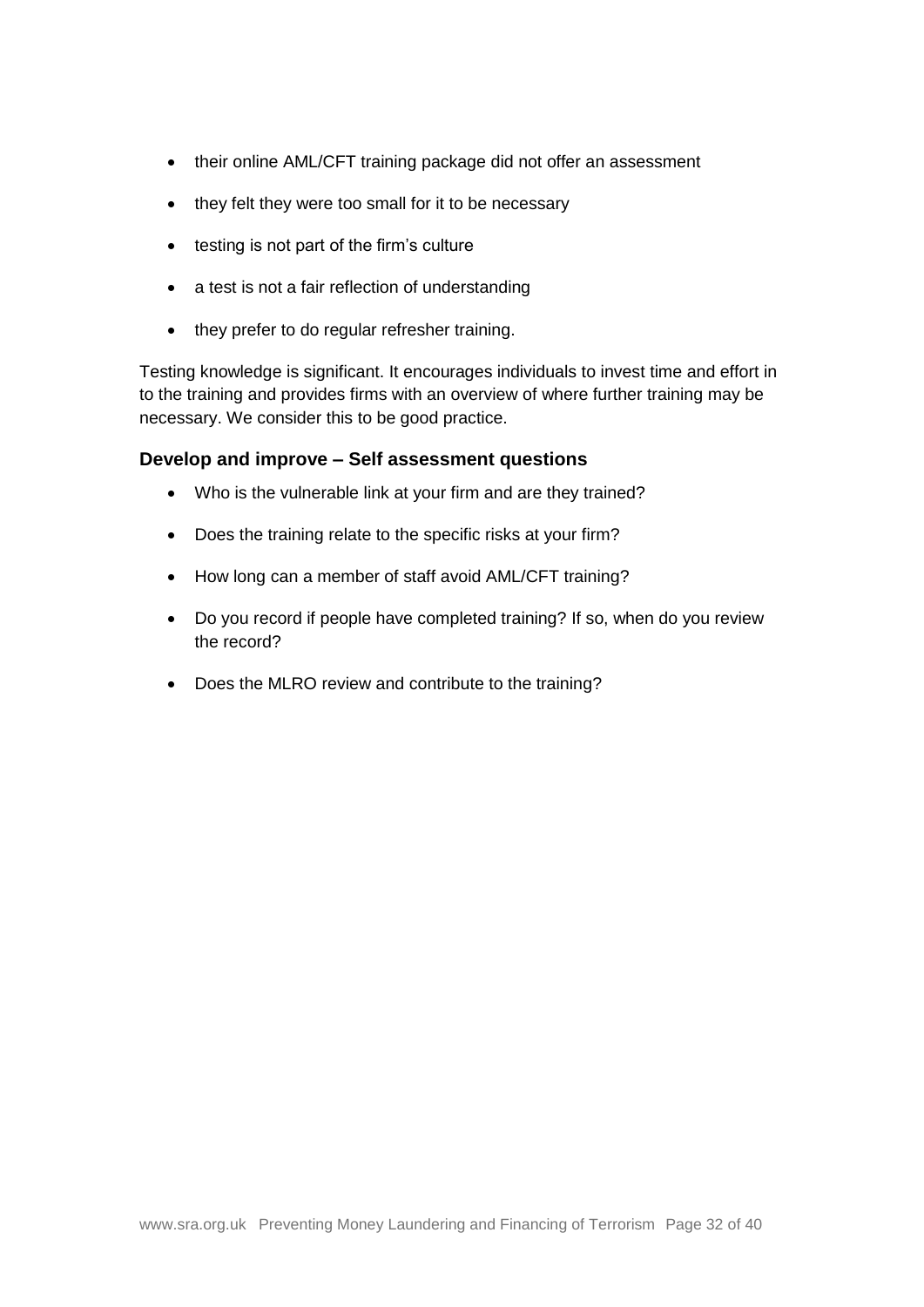# <span id="page-32-0"></span>**Suspicious Activity Reports**

*"I see AML/CFT as an important component in a lawyer's wider responsibilities - it builds integrity into the legal system."*

A core part of the AML/CFT system is the reporting of suspected money laundering activities.

The United Kingdom Financial Intelligence Unit (UKFIU)<sup>25</sup> is responsible for gathering reports about these activities. To make a report an MLRO must make a SAR. Firms may make either a defence against a money laundering (DAML) SAR or an intelligence SAR.

There are two parts of the process:

- internal reports by staff to their MLRO
- reports by the MLRO to the UKFIU.

Significantly, a report by an employee may not necessarily result in a referral to the UKFIU. It is part of the MLRO's role to decide which reports should be taken forward.

### Making referrals

There are several obligations that individuals at firms must meet:

- staff must make a disclosure to the MLRO where they know or suspect a person may be involved in money laundering
- the MLRO must make a disclosure to the UKFIU where they know or suspect a person may be involved in money laundering
- it is an offence to bring a disclosure to the subject's attention this is known as tipping off.

The NCA has produced detailed guidance on how to make an effective SAR<sup>26</sup>.

### **Overview**

As expected the large firms in the sample have greater experience of this area because of the amount of work they carry out and this was reflected in the data:

<sup>25</sup> The UKFIU is part of the NCA

<sup>26</sup> www.nationalcrimeagency.gov.uk/publications/732-guidance-on-submitting-better-qualitysars?file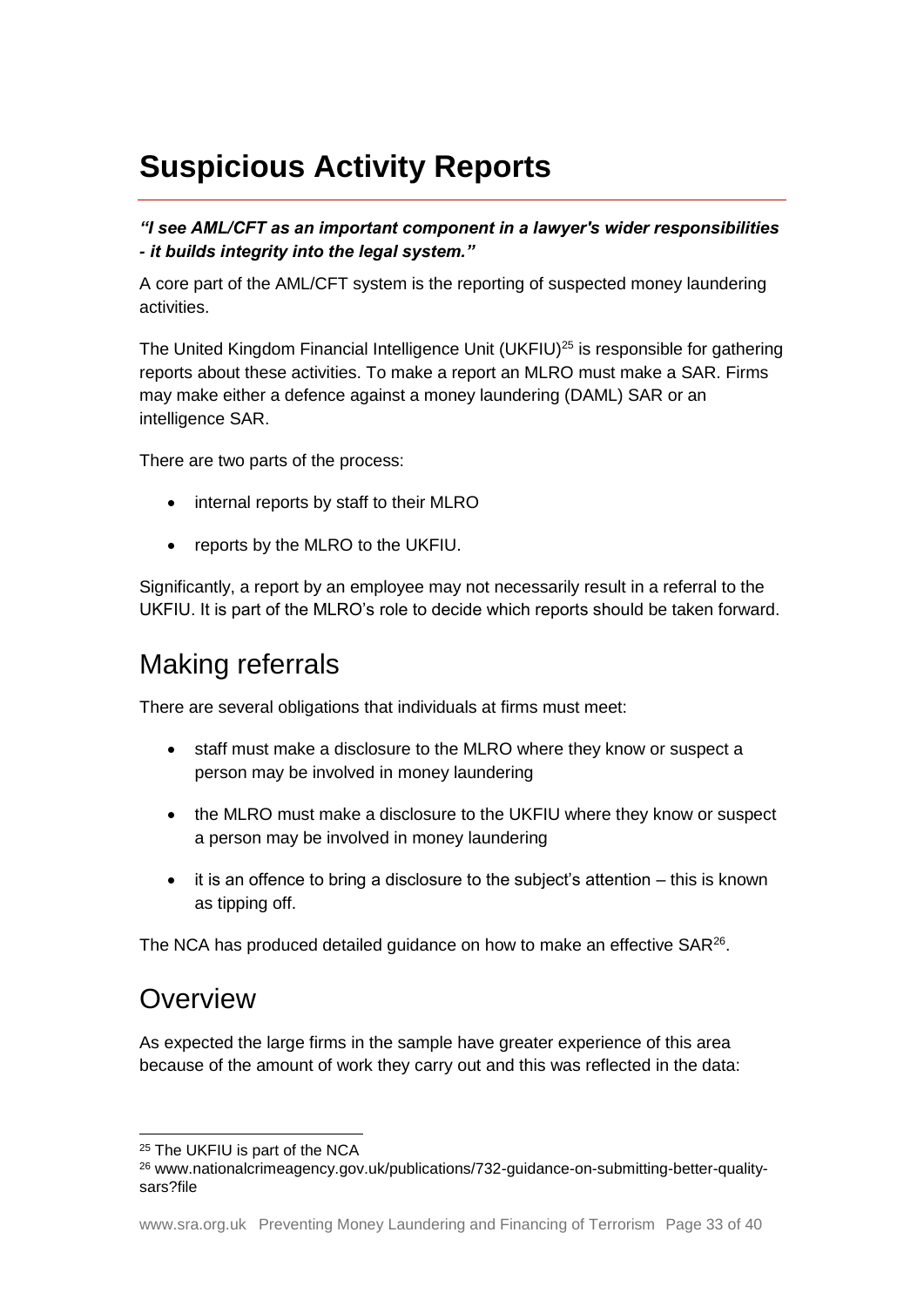- 59% of MLROs had submitted a DAML SAR (this included 78% of MLROs at large firms and 46% of MLROs at other firms)
- 38% of MLROs had submitted an intelligence SAR (this included 50% of large firms and 30% of other firms)
- A total of 337 DAML SARs had been made (large firms: 156 DAML, the remaining firms had made 181). We asked firms whether they had ever had a DAML SAR refused by the NCA. Three large firms had been refused consent to act on four occasions. Five small/medium firms had been refused consent on six occasions
- A total of 92 intelligence SARs had been made (large firms: 49).

We asked firms about two specific scenarios and whether they had ever made a report:

- 1. Have you ever needed to stop acting for a client due to a risk factor? (Yes: 66%). Did you make a report? (Yes: 28%)
- 2. Have you ever ended a business relationship as a result of being unable to satisfactorily apply CDD? (Yes: 28%). Did you make a report? (Yes: 21%).

Firms did not believe that either scenario automatically required a report to the UKFIU. Firms told us that they might turn away a client due to the work exceeding the firm's risk appetite. This is particularly likely where firms calculate risk scores with a mathematical matrix. Despite exceeding the risk threshold for the firm, they told us that this did not mean that the individual was suspected of carrying out criminal activities. However, each firm commonly assessed whether there was any suspicion of criminality.

Firms also explained that clients might not complete the firm's CDD process for numerous reasons. Clients may have decided not to carry on the transaction or continued the matter at another firm. Again, firms did not suspect that clients were engaging in criminal activity.

As mentioned above, there is an obligation to make a report where an individual knows, suspects or has reasonable grounds to know or suspect that another individual or person is engaged in money laundering. While firms may consider that individuals are not carrying out criminal activities, we consider this to be a broad requirement and firms should be able to explain why a matter was not reported.

# Tipping off

It is an offence for a person in the regulated sector to tell a person suspected of money laundering that a SAR has been made or that a money laundering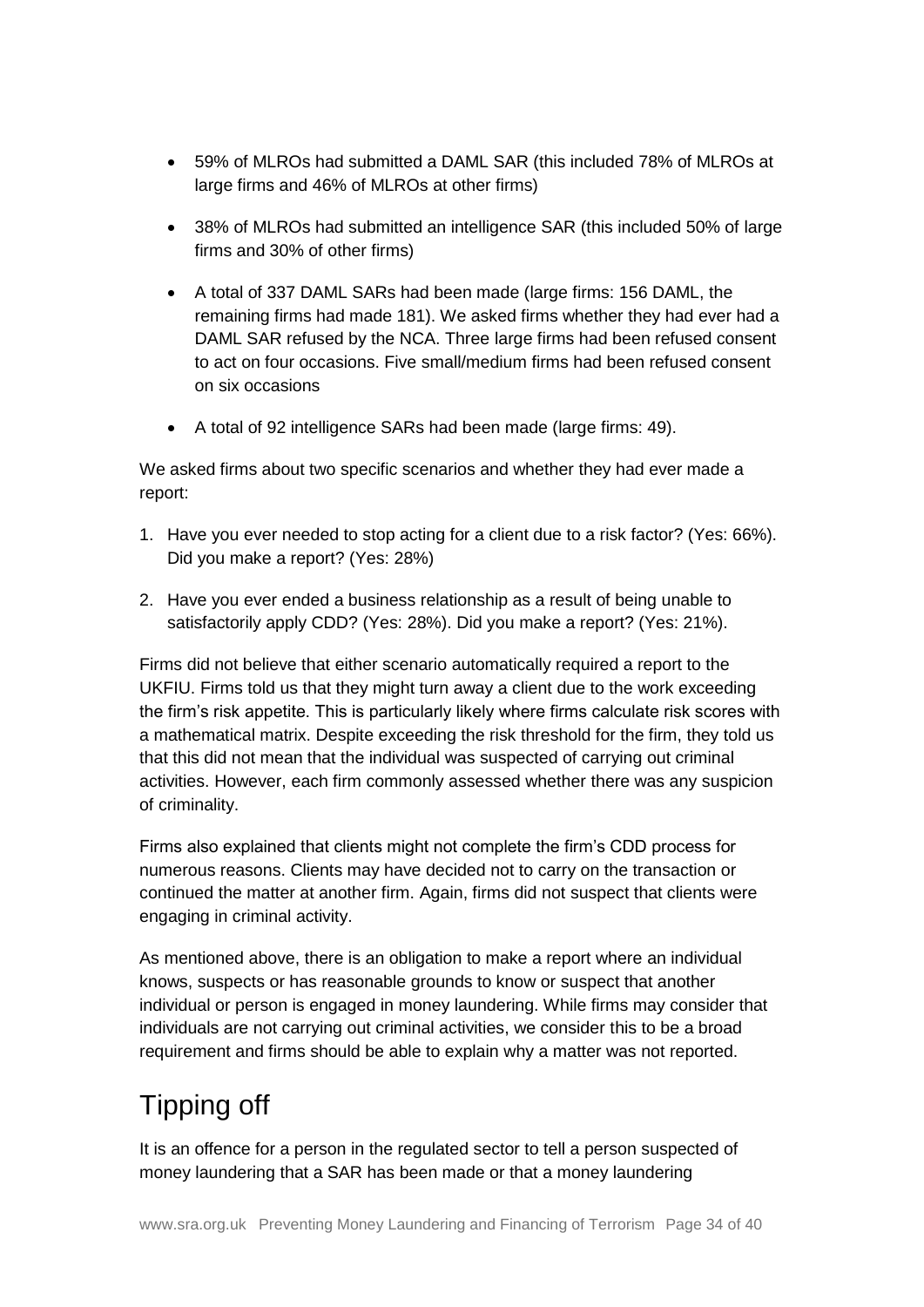investigation is under way. The penalty for tipping off can be an unlimited fine and/or up to five years' imprisonment.

When a MLRO makes a DAML SAR, progress on a client's matter must be suspended until the NCA provide consent to act. During this time period, the firm are unable to carry out any further work which would be a principal money laundering or terrorist property offence, or explain the true reason for the delay. This problem is likely to increase as recent changes to the law extend the amount of time that the NCA may take to reply to a DAML SAR. The NCA have seven working days following the working day after the disclosure to process the transaction. If consent is refused, the NCA have a further 31 calendar days to carry out further work.

Most firms – 88% – had specifically addressed the risk of tipping off. This included providing specific training or processes that were designed to help staff. Given that many firms had faced this practical issue it is important that firms and fee earners understand the risks and their obligations.

### Records about internal disclosures

We expect many firms will have to deal with an internal SAR. This simply reflects the nature of the work. The data we gathered suggested our assumption was correct and firms had taken steps to prepare themselves:

- 88% of MLROs had a system in place to record internal discussions with staff
- 72% of MLROs had received an internal SAR within the past five years from staff (this included 90% of MLROs at large firms and 60% of MLROs at small/medium firms).

We consider it good practice for MLROs to keep records about the referrals they receive and the reasons for onward reporting, or not, regardless of whether they subsequently refer the matter to the UKFIU. Significantly, these records may provide the MLRO, fee earner and firm with a defence to an allegation of failure to disclose, so they should be thorough, clear and stored somewhere securely and safely.

#### **Develop and improve – Self assessment questions**

- Are you registered with SAR online?
- Do all staff understand tipping off?
- Can you show which matters have not been referred to the NCA and why?
- In the event of an emergency how would referrals be made and/or reviewed?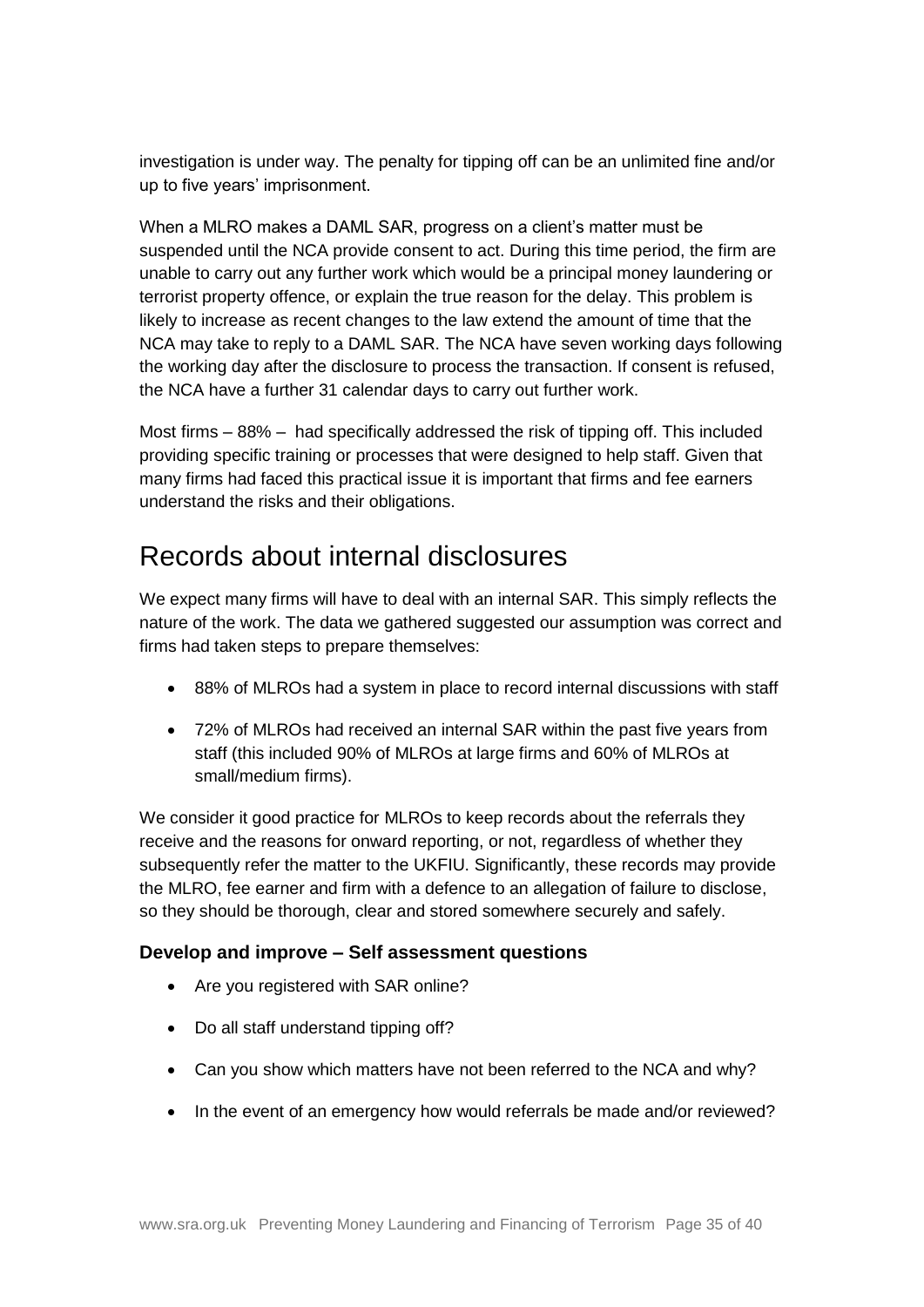# <span id="page-35-0"></span>**Conclusion**

There is no substitute for reading and understanding the MLR 2017. The AML and CFT obligations are required by law for those firms within scope and they must be followed. We also encourage firms to go beyond the minimum requirements of the MLR 2017 and consider best practice.

Significantly, it is not possible to prescribe a universal method or system of compliance because the size and nature of firms varies. However, the new rules are clear. Firms must consider the risks they face and take steps to record and mitigate them.

We were satisfied generally that most firms had showed the right approach to AML and CFT compliance. Despite the relatively new legislation, the majority of firms had already made changes to their systems and procedures. This was encouraging and we expect all relevant firms to prioritise complying with the new AML and CFT requirements. Firms must take steps to comply with the new obligations as soon as possible and in the meantime be in a position to show progress and future plans.

We were encouraged by the number of firms who had decided to implement policies and procedures well above the minimum requirements. These firms recognised that good AML and CFT processes and procedures could generate business opportunities. Where firms took time to know their client, it provided them with a chance to market other services to individuals such as private client and conveyancing work.

There are a small number of firms that will require additional attention from us and we will continue to work with them. A failure to meet the minimum standards required by the MLR 2017 is a serious issue and we will take appropriate regulatory action against individuals and firms who fail to implement them. As a result of this review, we have referred six firms into our disciplinary processes.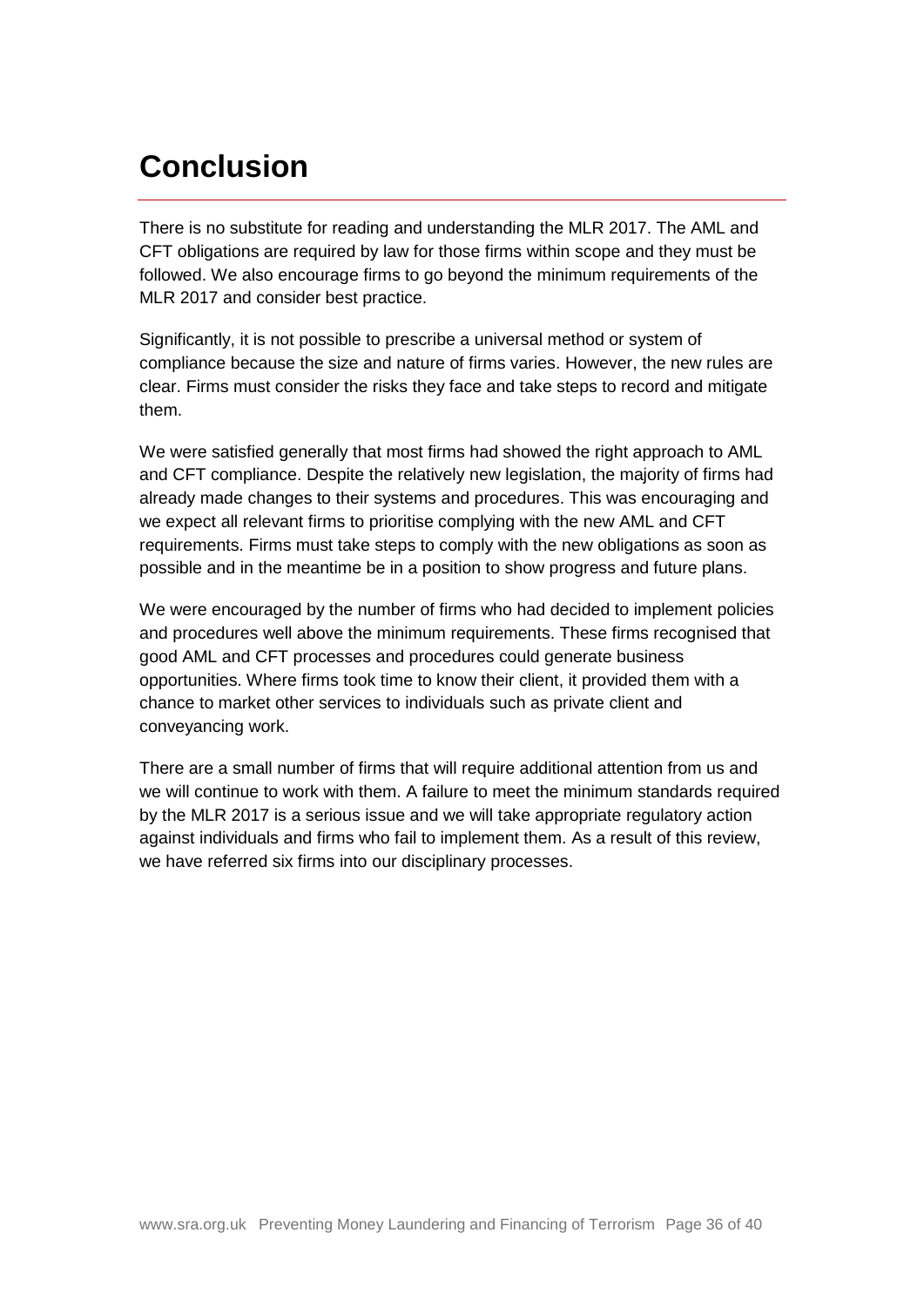# <span id="page-36-0"></span>**Appendix 1 – Sample data**

We visited 50 firms with a combined total of 11,731 fee earners (the largest firm we visited had 1390 fee earners). Further information about the firms and fee earners are provided below.

### Firms

*(i) Type of firms*

| <b>Type of firms</b>                 | <b>Percent</b> | Count |
|--------------------------------------|----------------|-------|
| Partnership                          | 12.0%          | 6     |
| <b>Limited Liability Partnership</b> | 72.0%          | 36    |
| <b>Limited Company</b>               | 12.0%          | 6     |
| Sole Practitioner                    | 4.0%           | 2     |

#### *(ii) Firms by number of managers*

| <b>Number of managers</b> | <b>Percent</b> | Count |
|---------------------------|----------------|-------|
| 1 to 5                    | 34.0%          | 17    |
| 6 to 10                   | 10.0%          | 5     |
| 11 to 25                  | 14.0%          | 7     |
| 26 to 50                  | 16.0%          | 8     |
| $50 +$                    | 26.0%          | 13    |

#### (iii) *Firms by client location*

- 3. Forty-one firms had overseas clients. Of these firms:
	- Eleven did not keep a specific central record of where their clients were located. A record of a client's location is useful because it might help firms to assess and monitor various compliance risks.
	- Twelve had clients from high risk and non-cooperative jurisdictions designated by the FATF.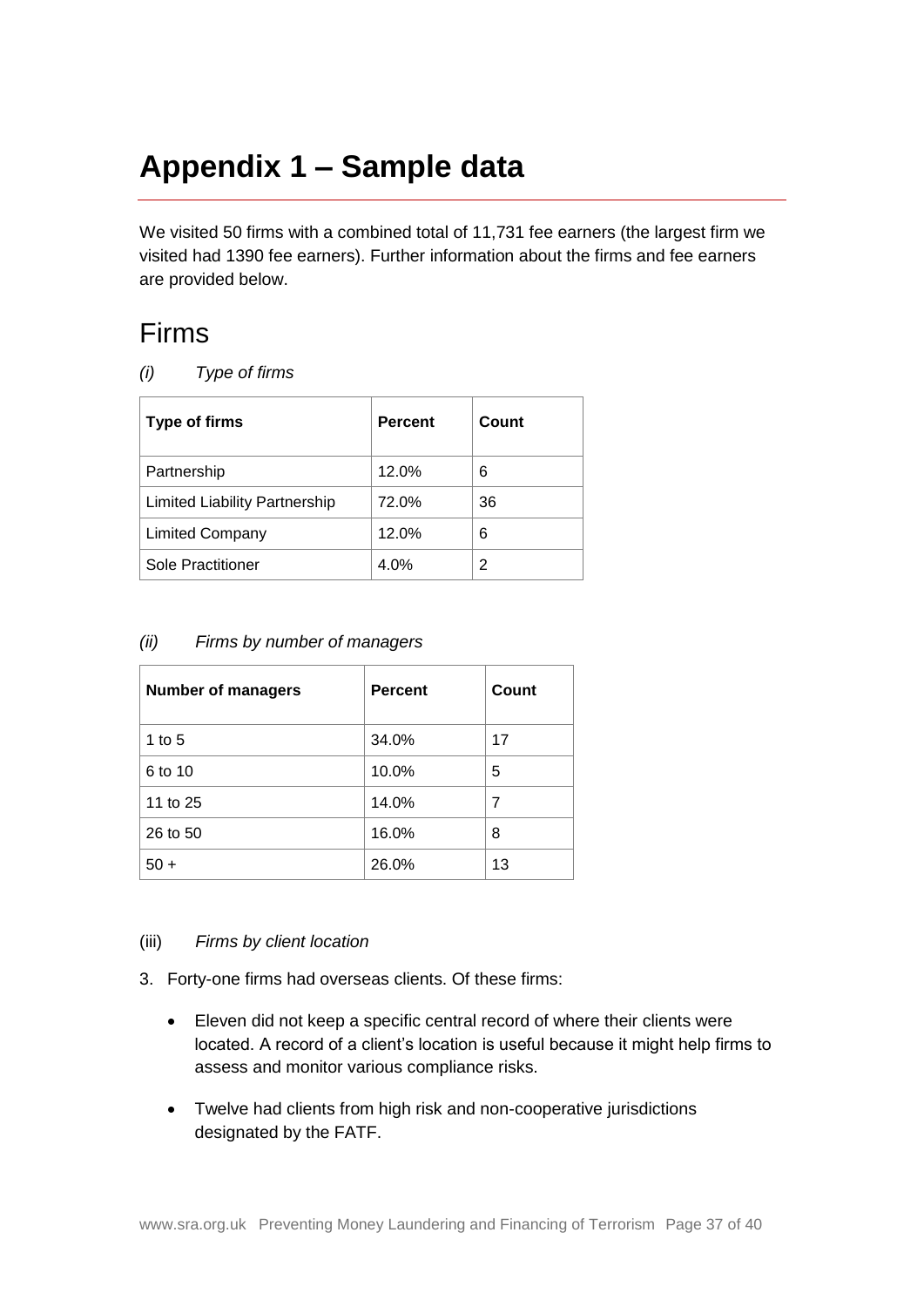

We asked firms to provide information about the location of their top three overseas clients:

#### *(iv) Firms by work type area*

Firms operated in a broad range of areas:

| Area                                           | <b>Total responses</b> |
|------------------------------------------------|------------------------|
| Bankruptcy/insolvency                          | 31                     |
| Civil litigation                               | 40                     |
| Commercial                                     | 39                     |
| Corporate                                      | 39                     |
| Consumer                                       | 26                     |
| Criminal                                       | 28                     |
| Debt collection                                | 28                     |
| Discrimination/civil<br>liberties/human rights | 26                     |
| Employment                                     | 41                     |
| Family/matrimonial/children                    | 38                     |
| Financial advice and services                  | 28                     |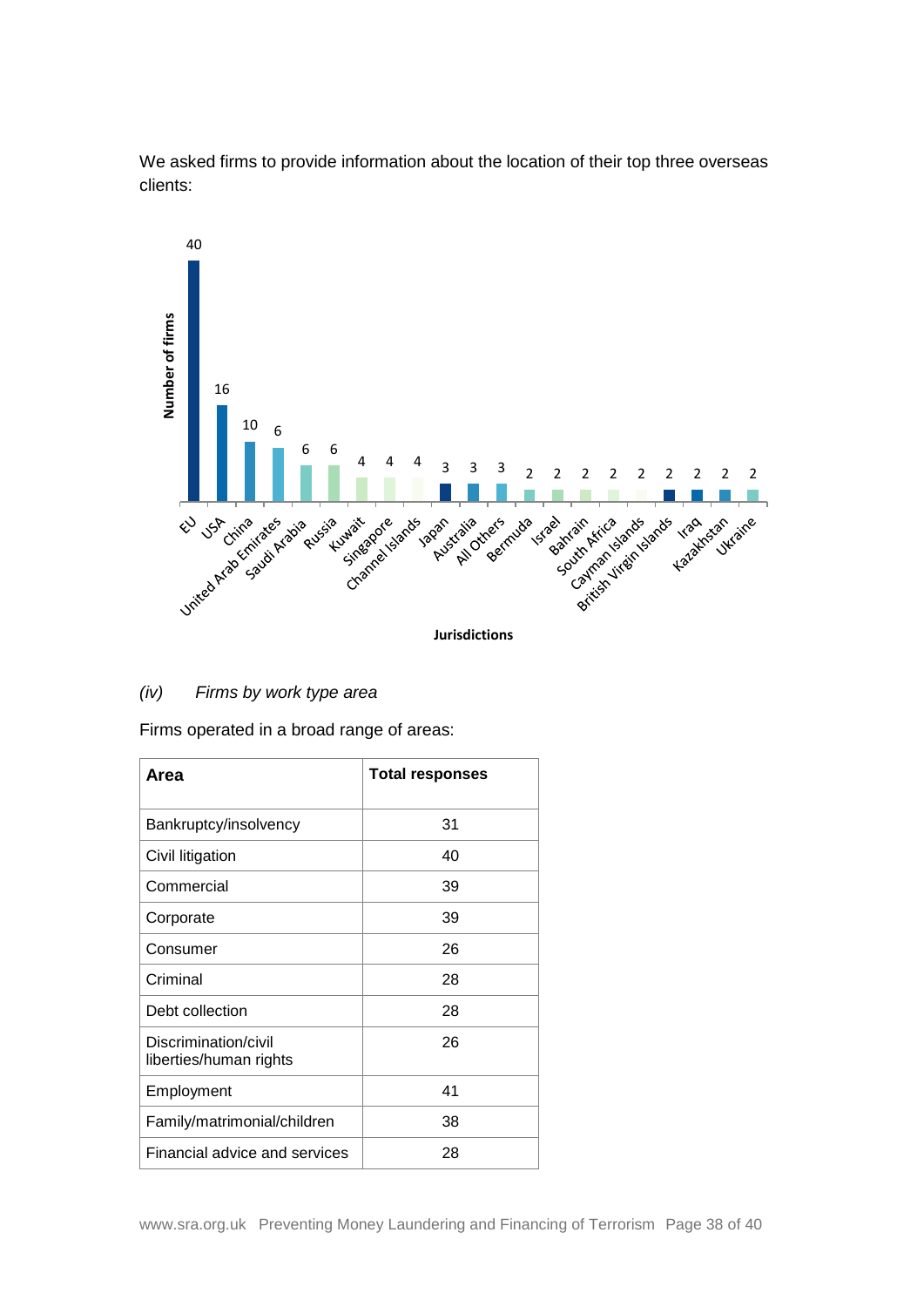| Intellectual property                  | 33 |
|----------------------------------------|----|
| Landlord & tenant                      | 35 |
| Litigation - other                     | 36 |
| Mental health                          | 27 |
| Immigration                            | 30 |
| Personal injury                        | 30 |
| Planning                               | 28 |
| Probate and estate<br>administration   | 38 |
| Property - commercial                  | 45 |
| Property - residential                 | 43 |
| Social welfare                         | 28 |
| Trust and company service<br>providers | 28 |
| Wills, trusts and tax planning         | 42 |
| Other                                  | 35 |

### Fee earners

We interviewed 50 fee earners and viewed 100 client files. They ranged in experience and work type:

| (i) | Fee earner by Post Qualification Experience (PQE) |  |
|-----|---------------------------------------------------|--|
|-----|---------------------------------------------------|--|

| <b>Number of years PQE</b>  | <b>Percent</b> | Count |
|-----------------------------|----------------|-------|
| 0 to less than 1 year PQE   | 12.0%          | 6     |
| 1 to less than 3 years PQE  | 14.0%          |       |
| 3 to less than 6 years PQE  | 14.0%          |       |
| 6 to less than 9 years PQE  | 18.0%          | 9     |
| 9 to less than 12 years PQE | 14.0%          |       |
| 12 or more years PQE        | 28.0%          | 14    |